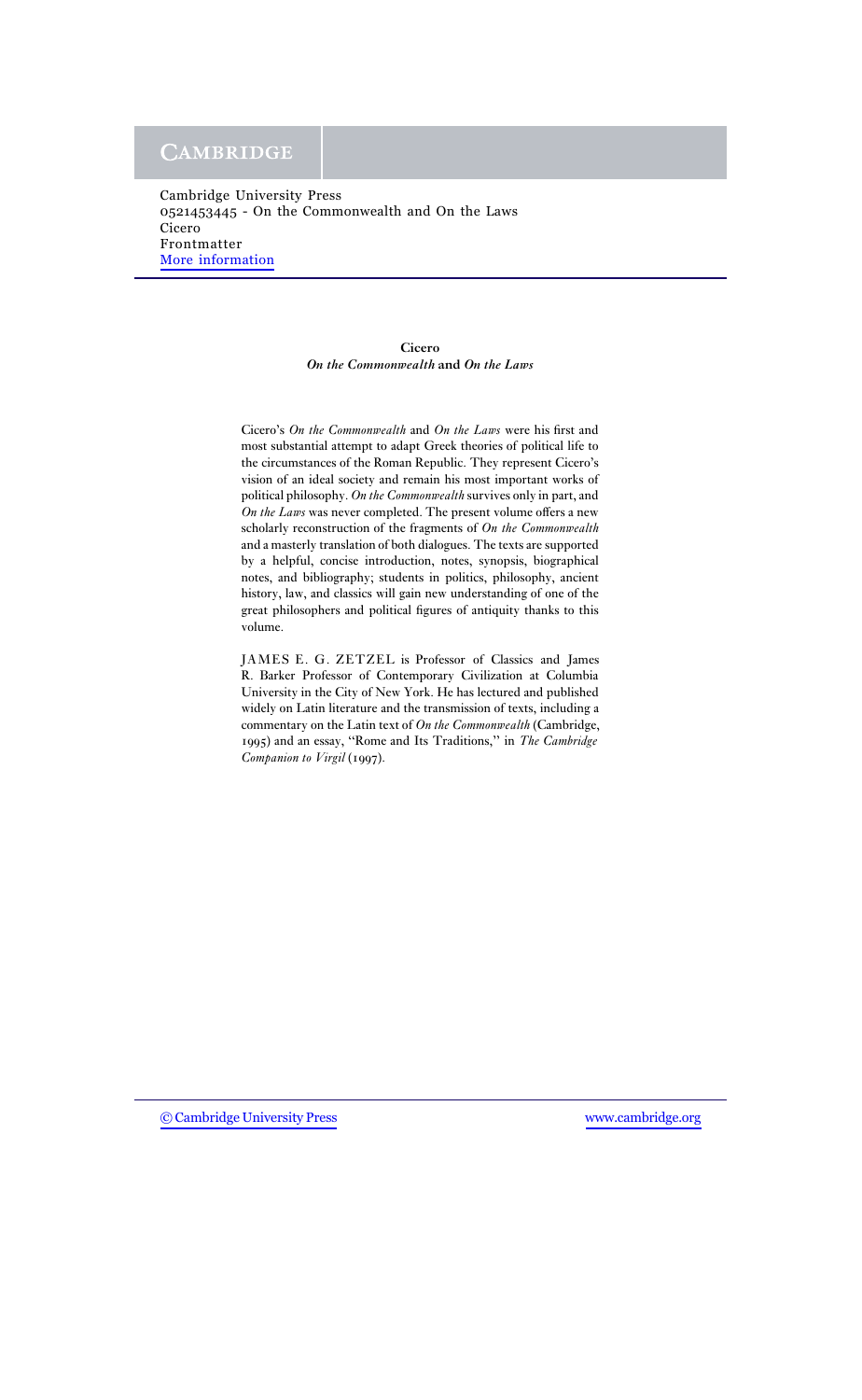## CAMBRIDGE TEXTS IN THE HISTORY OF POLITICAL THOUGHT

#### *Series editors*

**RAYMOND GEUSS** *Reader in Philosophy, University of Cambridge* **QUENTIN SKINNER** *Regius Professor of Modern History in the University of Cambridge*

Cambridge Texts in the History of Political Thought is now firmly established as the major student textbook series in political theory. It aims to make available to students all the most important texts in the history of western political thought, from ancient Greece to the early twentieth century. All the familiar classic texts will be included, but the series seeks at the same time to enlarge the conventional canon by incorporating an extensive range of less well-known works, many of them never before available in a modern English edition. Wherever possible, texts are published in complete and unabridged form, and translations are specially commissioned for the series. Each volume contains a critical introduction together with chronologies, biographical sketches, a guide to further reading and any necessary glossaries and textual apparatus. When completed the series will aim to offer an outline of the entire evolution of western political thought.

*For a list of titles published in the series, please see end of book*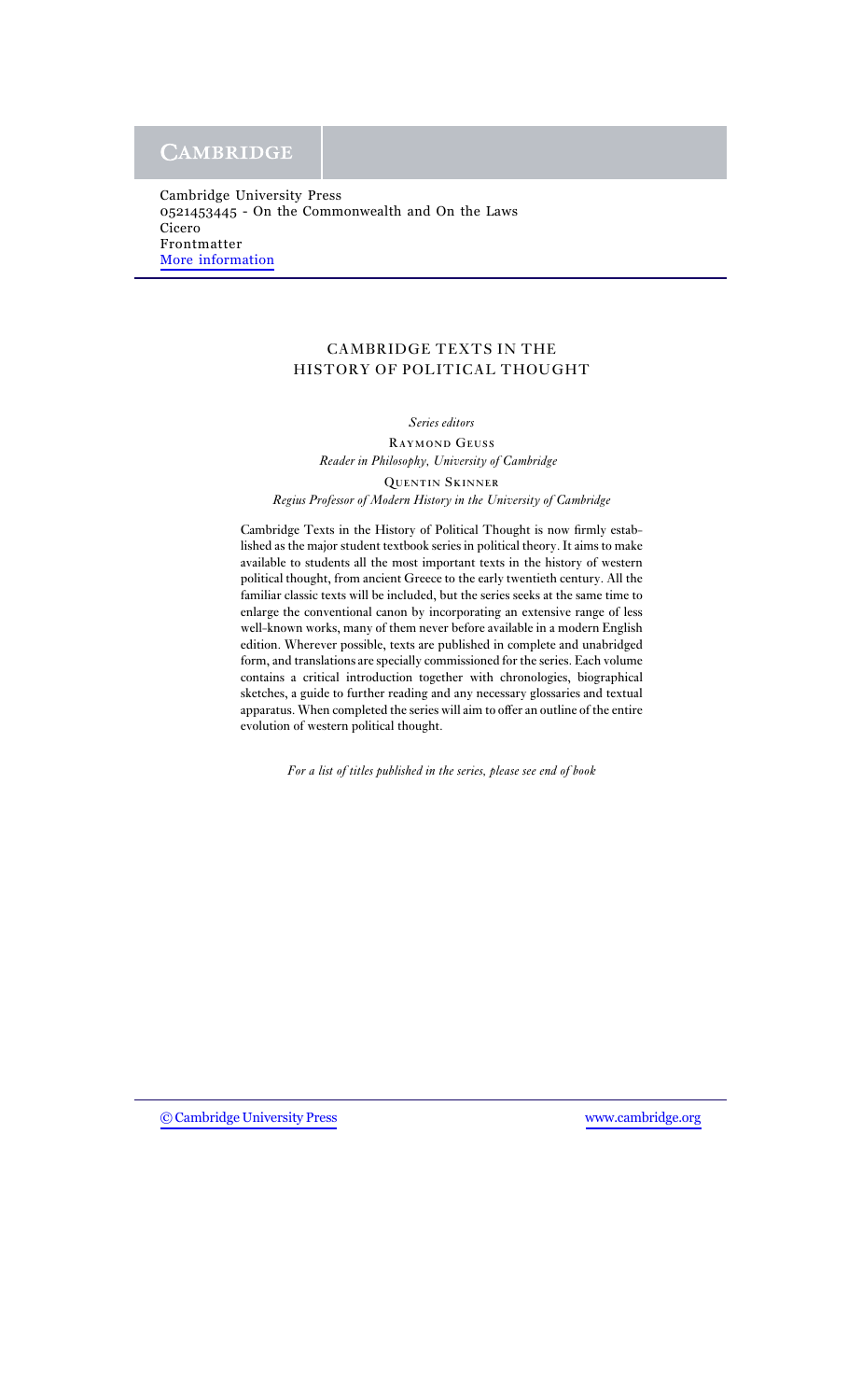## CICERO

# *On the Commonwealth and On the Laws*

## **EDITED BY** JAMES E. G. ZETZEL

*Columbia University in the City of New York*

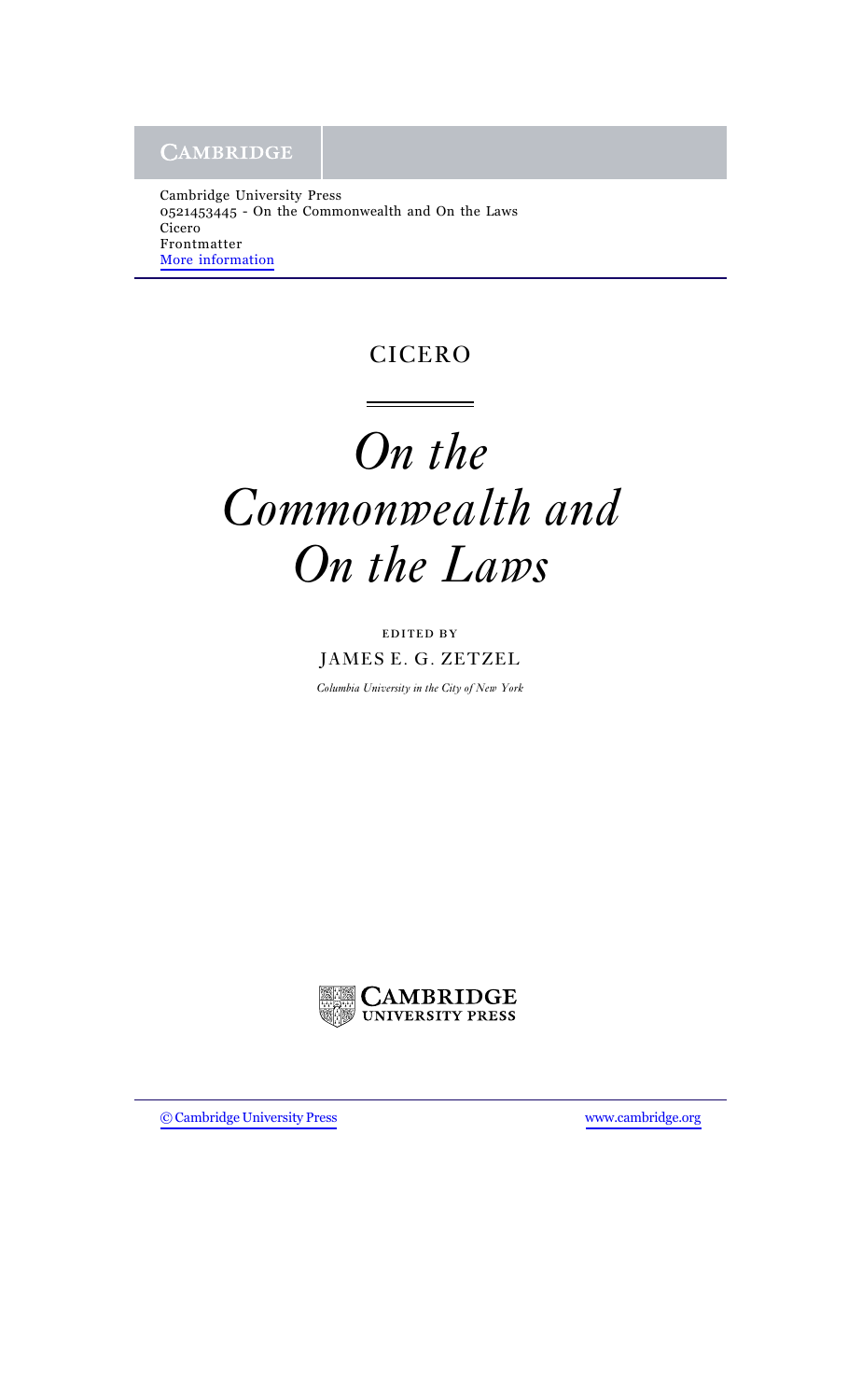Cambridge University Press 0521453445 - On the Commonwealth and On the Laws Cicero Frontmatter [More information](http://www.cambridge.org/0521453445)

> PUBLISHED BY THE PRESS SYNDICATE OF THE UNIVERSITY OF CAMBRIDGE The Pitt Building, Trumpington Street, Cambridge, United Kingdom

> > **CAMBRIDGE UNIVERSITY PRESS** The Edinburgh Building, Cambridge, CB2 2RU, UK 40 West 20th Street, New York, NY 10011-4211, USA 477 Williamstown Road, Port Melbourne, vic 3207, Australia Ruiz de Alarcón, 13,28014 Madrid, Spain Dock House, The Waterfront, Cape Town, South Africa

> > > http://www.cambridge.org

© in the editorial matter, selection and English translation Cambridge University Press

This book is in copyright. Subject to statutory exception and to the provisions of relevant collective licensing agreements, no reproduction of any part may take place without the written permission of Cambridge University Press.

> First published Third printing 2003

Printed in the United Kingdom at the University Press, Cambridge

Typeset in Ehrhardt  $9.5/12pt$  [VN]

*A catalogue record for this book is available from the British Library*

*Library of Congress cataloguing in publication data*

Cicero, Marcus Tullius. [De republica. English] On the commonwealth; and, On the laws/Cicero; edited by James E. G. Zetzel. p. cm. – (Cambridge texts in the history of political thought) Includes bibliographical references and index. ISBN 0 521 45344 5 (hardback). – ISBN 0 521 45959 1 (paperback) 1. Political science – Early works to 1800. 2. State, The – Early works to 1800. 3. Rome – Politics and government  $-265-30$  B.C. I. Zetzel, James E. G. II. Cicero, Marcus Tullius. De legibus. English. III. Title. IV. Title: On the commonwealth; and, On the laws. v. Title: On the laws. vi. Series. JC81.C613 1999  $320.1 - dc21$   $98-49660$  CIP

> ISBN 0521453445 hardback ISBN 0 521 45959 I paperback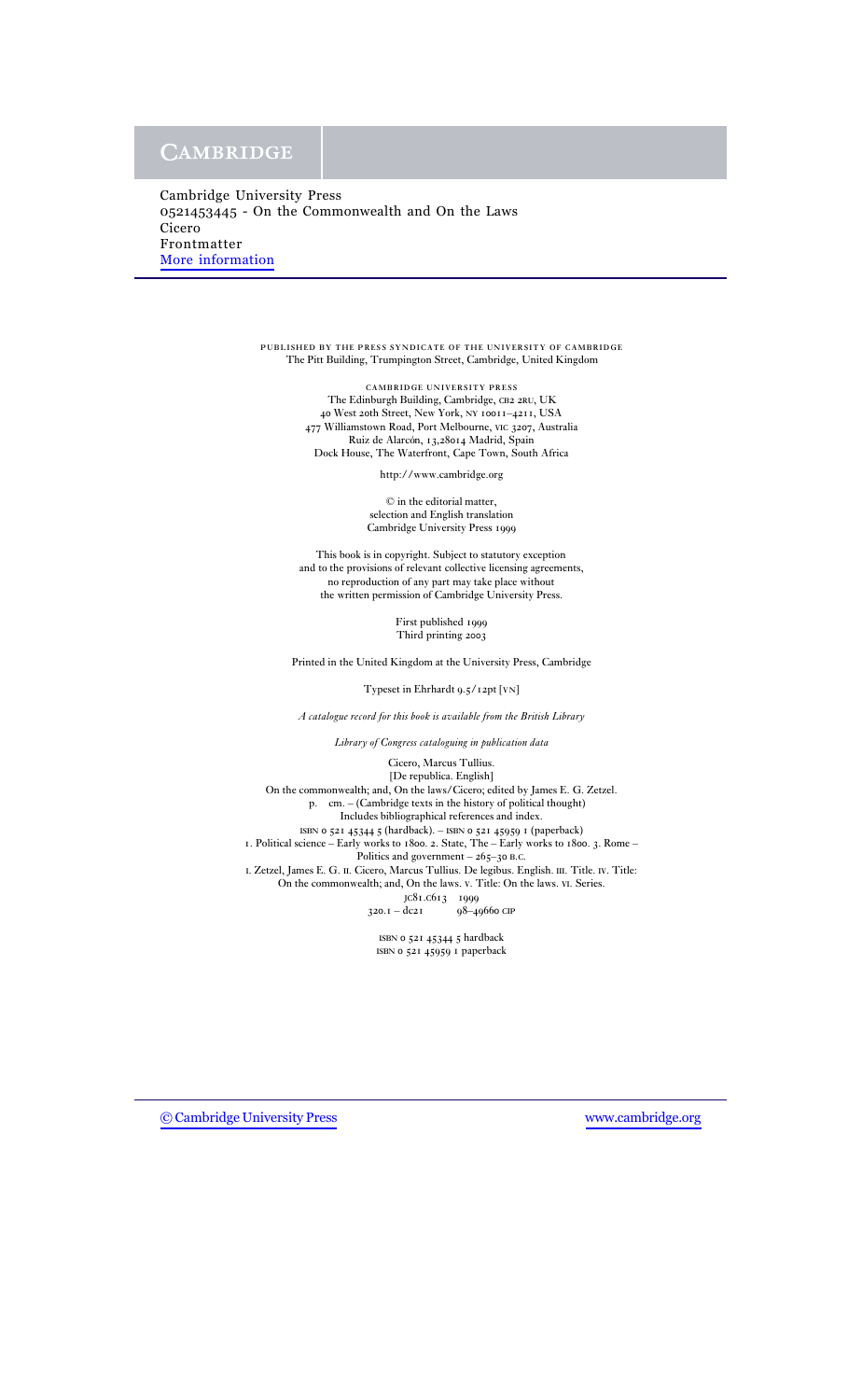Cambridge University Press 0521453445 - On the Commonwealth and On the Laws Cicero Frontmatter [More information](http://www.cambridge.org/0521453445)

## **Contents**

| Editor's note             | page vi      |
|---------------------------|--------------|
| Introduction              | vii          |
| Chronology                | <b>XXV</b>   |
| Bibliography              | xxix         |
| Text and translation      | <b>xxxvi</b> |
| Synopsis                  | xlii         |
| On the Commonwealth       |              |
| Book I                    | $\mathbf I$  |
| Book 2                    | 33           |
| Book 3                    | 59           |
| Book 4                    | 79           |
| Book 5                    | 87           |
| Book 6                    | 92           |
| Unplaced fragments        | 103          |
| On the Laws               |              |
| Book 1                    | 105          |
| Book 2                    | 120          |
| Book 3                    | 157          |
| Fragments                 | 175          |
| <b>Biographical</b> notes | 176          |
| Index of fragments        | 199          |
| General index             | 201          |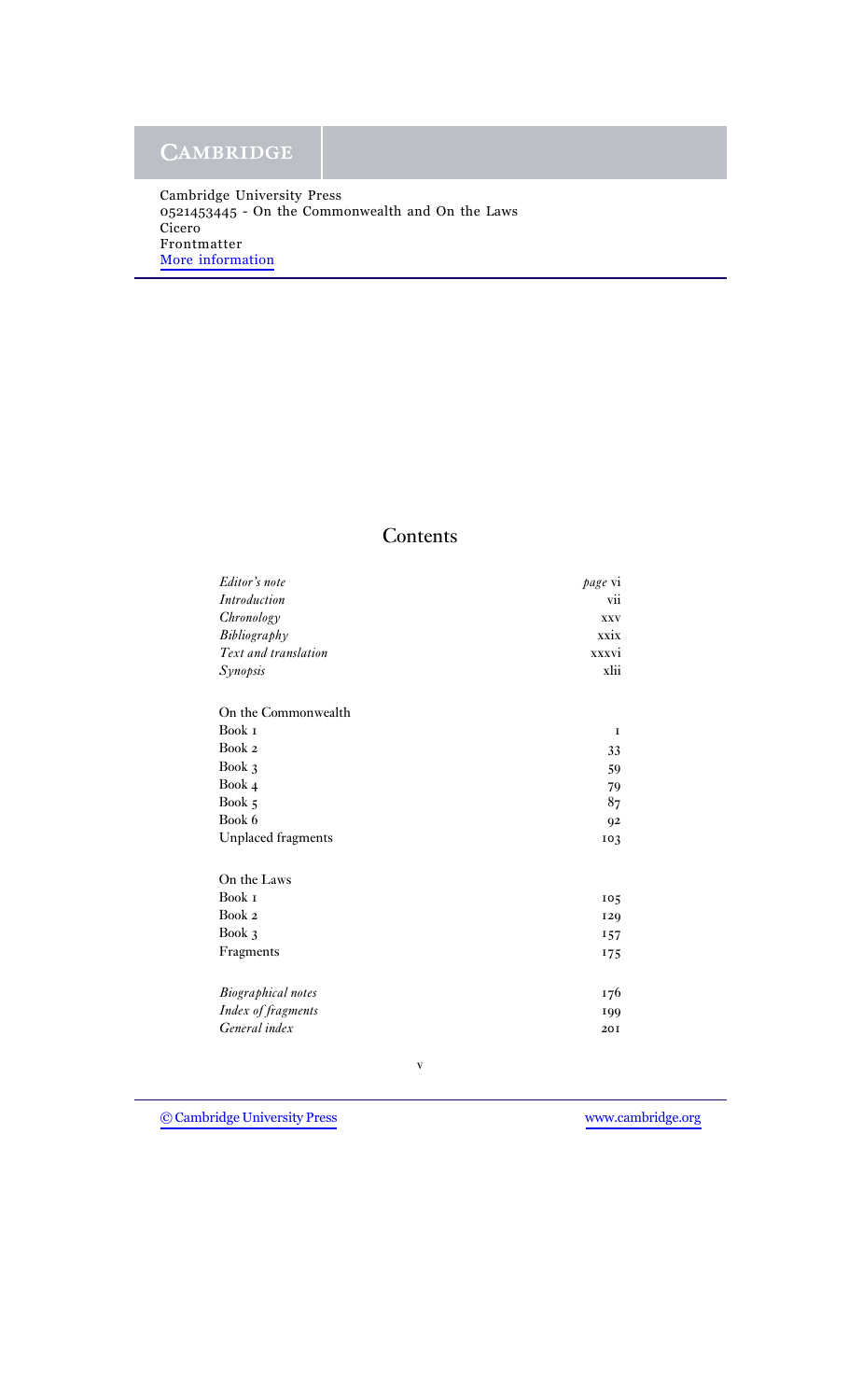Cambridge University Press 0521453445 - On the Commonwealth and On the Laws Cicero Frontmatter [More information](http://www.cambridge.org/0521453445)

## Editor's note

Raymond Geuss originally encouraged me to undertake this translation; I owe him and Quentin Skinner thanks for publishing it in this series, and I am also grateful to Richard Fisher, Elizabeth Howard, Caroline Drake, and Jane Van Tassel of Cambridge University Press for their expert advice and assistance.

A preliminary draft of the translation of Book I of *On the Laws* was used by students in Contemporary Civilization CIIOI in the core curriculum of Columbia College; I am grateful to David Johnston, the director of the course, for including it in the course reader, and to the students in my own section who offered useful corrections and suggestions. Susanna Zetzel has offered advice on numerous passages and has improved the introduction immeasurably. Robert Kaster and Gareth Williams generously read a draft of the entire book and have offered many corrections of my Latin, English, and logic. The remaining faults are my own.

This translation was begun during a sabbatical leave in 1993 and completed during a research leave in  $1997-98$  aided by a Fellowship from the John Simon Guggenheim Memorial Foundation. I am grateful both to Columbia University and to the Guggenheim Foundation for their support. I received practical assistance of other kinds from my good friends Douglas Kilburn, Robert Phinney, and Scott Decker, who supplied water, heat, and light, without which the revision of this book would have taken far longer to complete.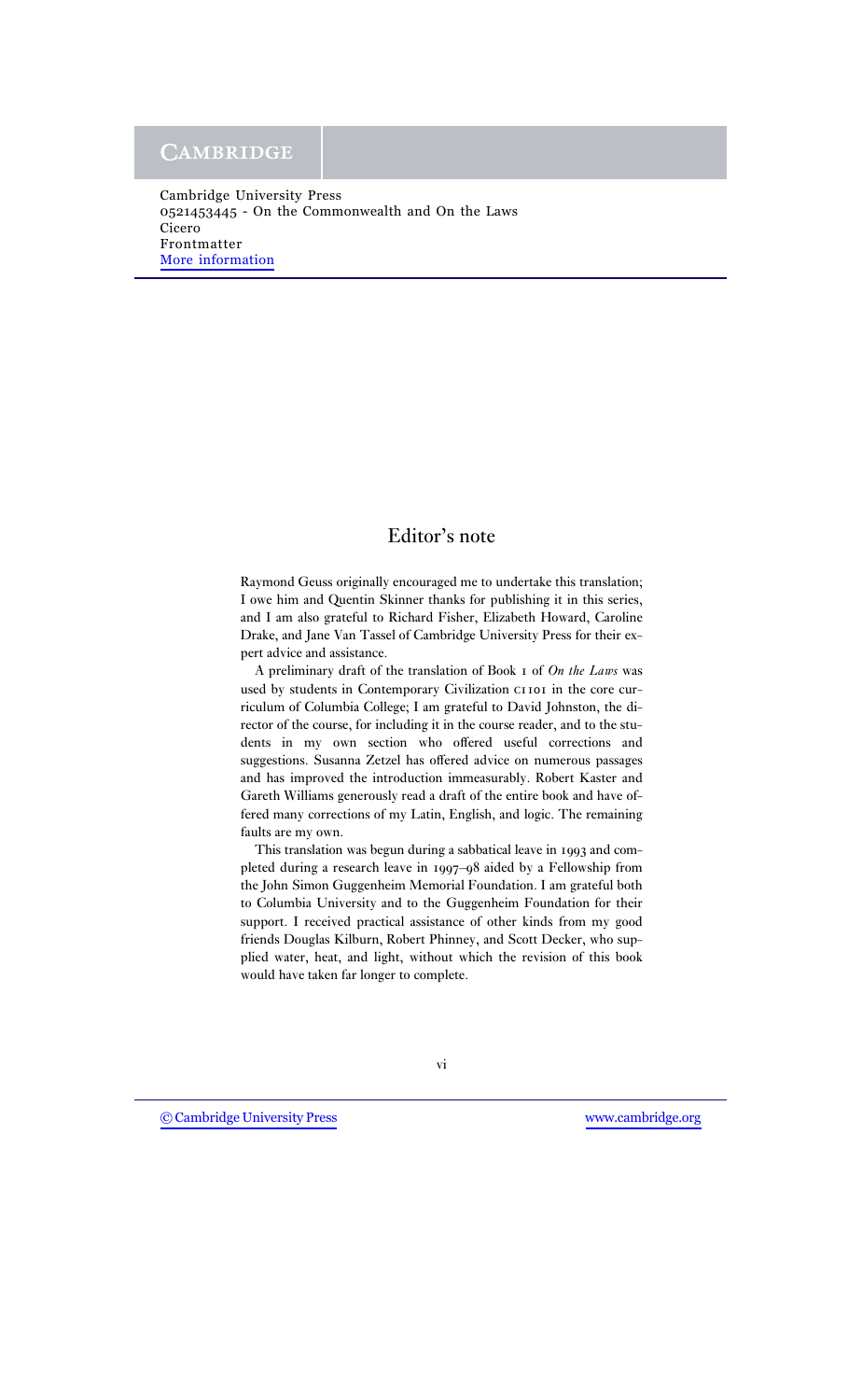Cambridge University Press 0521453445 - On the Commonwealth and On the Laws Cicero Frontmatter [More information](http://www.cambridge.org/0521453445)

## Introduction

#### Cicero's Career

Early in December 63 BCE, the consul Marcus Tullius Cicero, having unmasked the conspiracy of Catiline and supervised the execution of several of the leading conspirators, was hailed as Father of his Country and escorted home by a crowd of grateful Romans from all ranks of society; a public thanksgiving was decreed in his honor, the first such award ever made for nonmilitary service to the state. That moment was the summit of a remarkable career: not only had Cicero's consulate been distinguished by signal success and acclaim, but the very fact that he had achieved that office – the chief magistracy in republican Rome – and had done so at the earliest legal age of 42 was itself unusual. Cicero was born in 106 BCE to one of the leading families of the town of Arpinum, some 115 kilometers southeast of Rome; and although the town had had Roman citizenship since 188, no one in Cicero's family had ever held public office at Rome. Ties of friendship between Cicero's family and some of the leading aristocrats of Rome had permitted him to learn the ways of Roman politics and law under the tutelage of the leading orator (Lucius Licinius Crassus) and jurists (Quintus Mucius Scaevola the Augur and his cousin Quintus Mucius Scaevola the Pontifex) of the 90s and 80s; but in the first half of the first century BCE it was rare for a "new man'' – the first in his family to achieve high office – to become consul. Recruitment to the ranks of the Roman aristocracy in Cicero's day was real, but it usually took several generations to reach the highest offices; more rapid elevation was generally the result of military rather than oratorical talent. Cicero rose to eminence as a public speaker and as a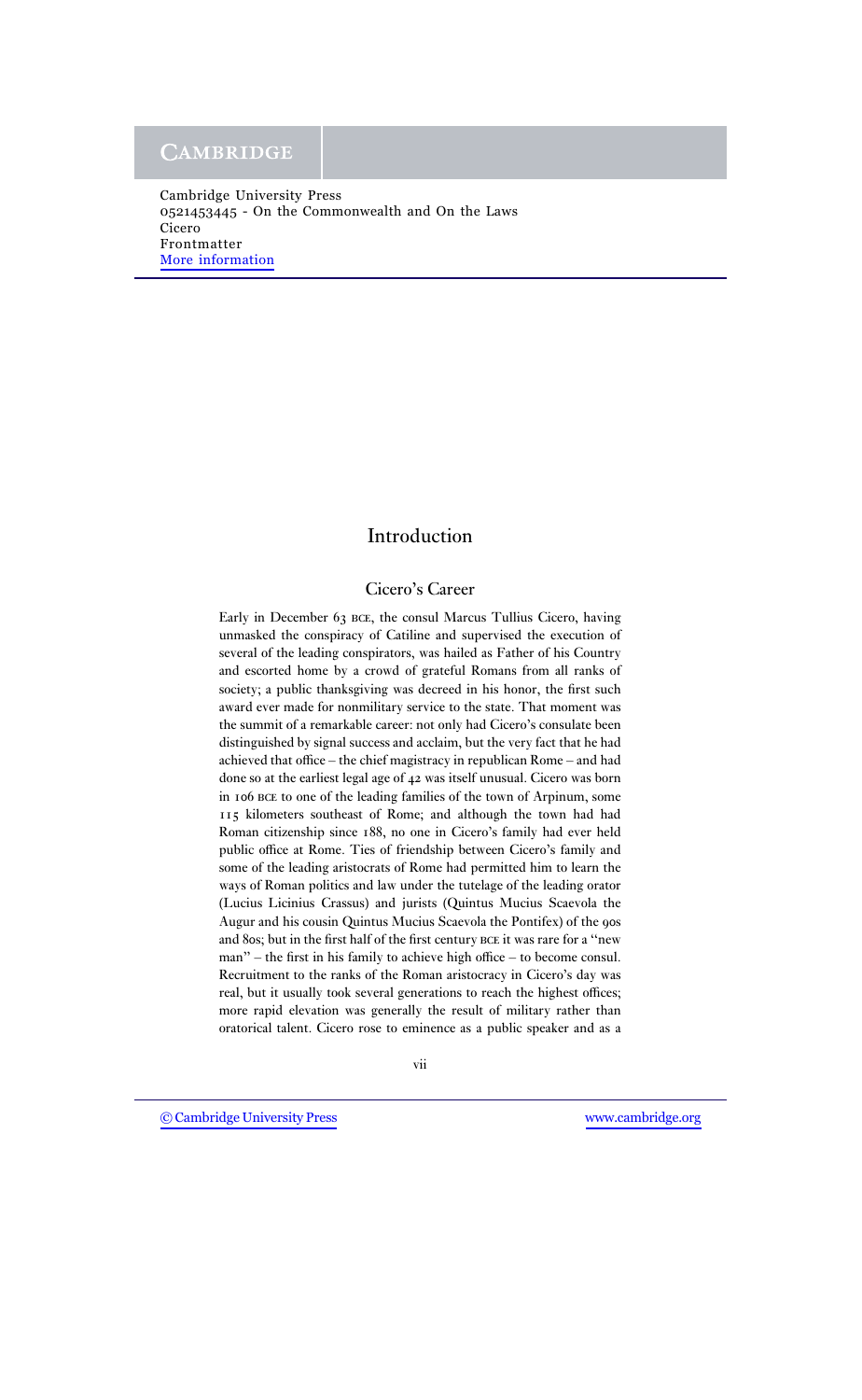#### *Introduction*

supporter of moderate reform within the traditional social order based on landed wealth and hierarchical deference; his early speeches attack corruption and abuse of power within the system rather than the system itself. His success was based in part on his rhetorical and political skills, in part on his reassuring conservatism at a time of extraordinary military and social upheaval. Elected as a safe alternative to Catiline, the bankrupt and unsavory aristocrat whose electoral failure drove him to conspiracy and revolution, he managed very briefly to unite the discordant elements of Roman society in the face of the genuine danger posed by Catiline: the honors and acclaim that he received were well earned.

The actions that deserved honor, however, were the source of a downfall even more rapid than his rise. Legitimate fear of armed insurrection led Cicero to execute citizens in 63 on the basis of a resolution of the senate, without a formal trial. In the violent factional politics of the late 60s and early 50s, his actions in 63 left Cicero vulnerable to his enemies; the coalition which he had created against Catiline dissolved in the face of mob violence and rampant corruption; and he was sent into exile in  $58$  at the instigation of the tribune Publius Clodius Pulcher – only to be recalled eighteen months later when political circumstances changed. Cicero relied on his own abilities at a time when the possession of money and armed troops had far more political effect than eloquence, decency, or parliamentary skill; although honored for his eloquence and expertise, he remained without real influence through the turbulence that preceded the civil war between Pompey and Caesar; and having half-heartedly chosen to support Pompey, he had virtually no place in public life under Caesar's dictatorship in the 40s. Only at the end of his life, after the assassination of Caesar on  $15$  March  $44$ , did Cicero regain some measure of power, leading the senate in its support of Brutus and Cassius against Antonius. But in the bewildering military and political circumstances of  $44-43$ , Cicero's mistaken judgment that he could control and use the young heir of Caesar (then Gaius Iulius Caesar Octavianus, eventually to become Augustus) had fatal consequences: at the formation of the Second Triumvirate (Antonius, the young Caesar, and Marcus Lepidus) in November 43, he was proscribed. After he was killed on 7 December, his head and hands were cut off and placed on the Rostrum in Rome, a sign of the ruthlessness of the triumvirs and a symbol of the end of traditional republican politics.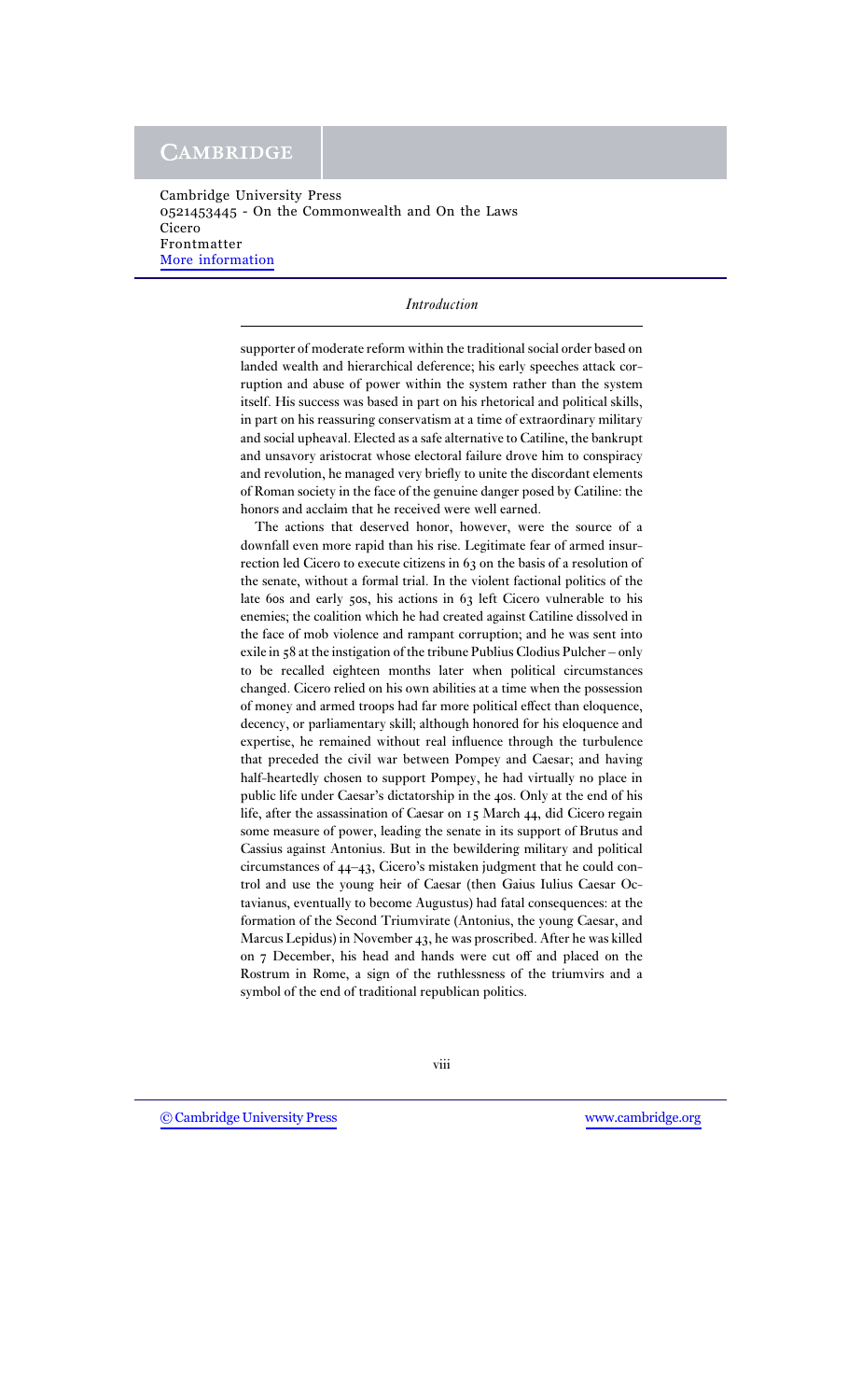#### *Introduction*

## Cicero the philosopher

By the gos, when Cicero came to Rome as a teenager, young men of wealth and standing were beginning to be educated in more than the traditional elements of law and public speaking. In the dialogue *On the Orator* written in 55 BCE (with a dramatic date of 91), Cicero documents the growing acquaintance of Roman senators with Greek philosophy and rhetoric: by 100, it was not unusual for magistrates on their way to govern eastern provinces to stop in Athens to listen to philosophers explain the simpler dialogues of Plato; Cicero himself, when he found it politically prudent to leave Rome in the early 70s, went to Rhodes to study philosophy and rhetoric. That encounter with Greek learning had a lasting effect. More than many of his generation, he studied those subjects seriously. He listened to the lectures of Philo, the head of the skeptical Academy, and to his successor Antiochus of Ascalon, who turned the Academy away from skepticism towards an interest in ethics closer to that of Plato and his immediate successors. For many years, he provided a home for the blind Stoic philosopher Diodotus, and although his own philosophical allegiance remained with the skeptical Academy, he read and studied widely in Greek philosophy at large. He was equally adept in the rhetoric and poetry of Hellenistic Greece, writing while still in his twenties a treatise on the first of the traditional elements of rhetoric, *inventio* (selection of arguments), and translating at about the same time the *Phaenomena* of Aratus, a third-century poem on astronomy the immense popularity of which in antiquity remains something of a puzzle to modern readers. His speeches reveal, while in traditional Roman fashion disclaiming, a deep and extensive knowledge of Greek philosophy, poetry, history, and art; and although his philosophical works often proclaim distrust of Greek learning for its own sake, he consistently attempted to shape it to the needs and values of Roman society.

By the time he returned from exile in  $57$  to his frustratingly powerless position in Rome, therefore, it is not altogether surprising that he turned from political action to writing. The 50s were a time of extraordinarily broad and complex engagement with Greek ideas in Rome: Pompey's vast conquests in the Greek east in the 60s encouraged what Sulla's brutal siege of Athens in 88 had begun, an exodus of leading Greek intellectuals to Rome. Some came willingly to the new financial, military, and now cultural capital of the Mediterranean; others, like Virgil's Greek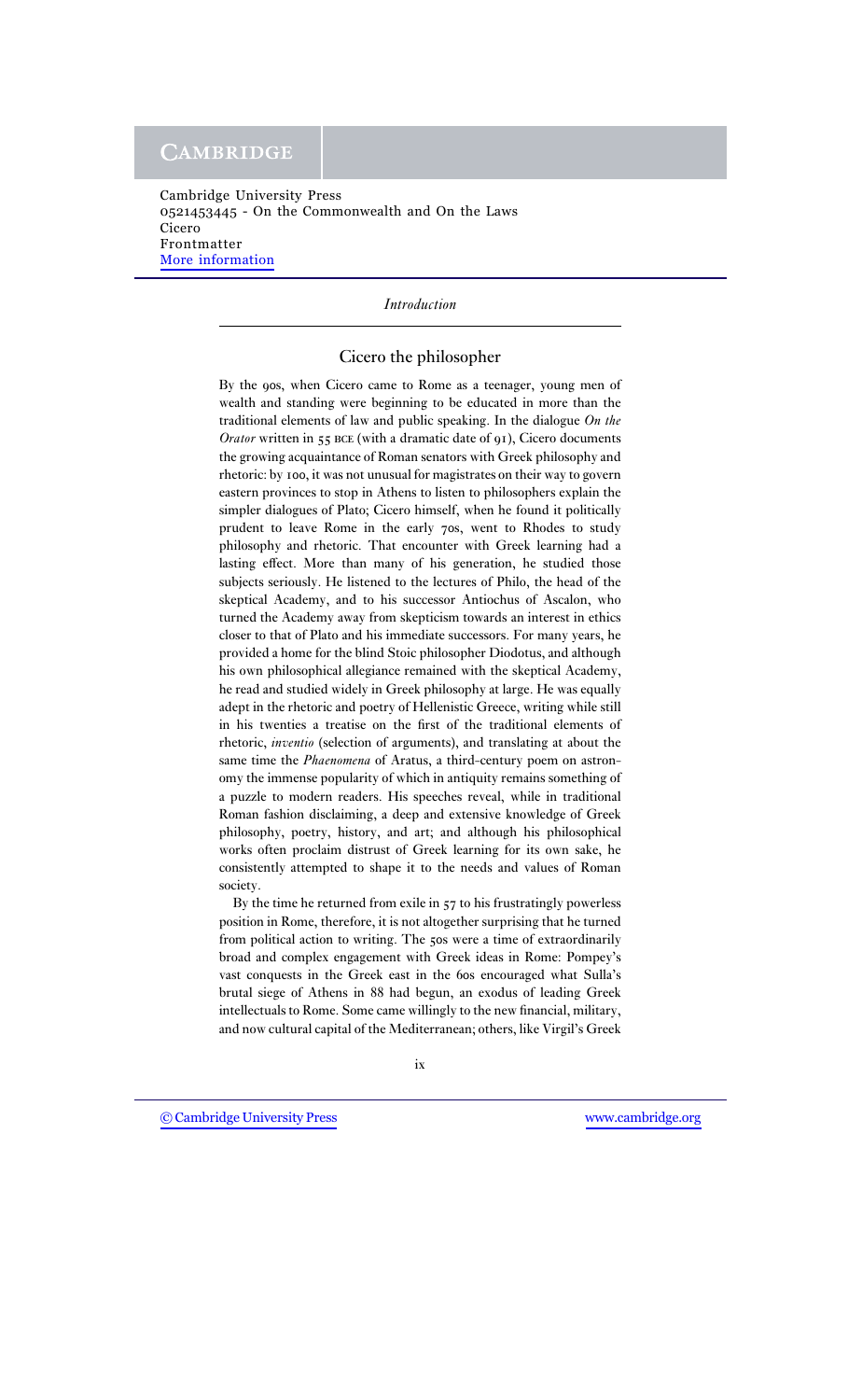#### *Introduction*

teacher Parthenius, came as enslaved prisoners of war. The Epicurean Philodemus of Gadara, many of whose copious writings have been unearthed in the excavations of Herculaneum, was the house Greek of Cicero's enemy Piso (one of Caesar's fathers-in-law) and was well known to Cicero, who also defended in 62 the Roman citizenship of the elderly Greek poet Archias from Syrian Antioch. The invasion of Greek intellectuals had a powerful effect on Roman letters beginning in the 50s: both Catullus, writing learned poetry in the manner of the Alexandrians, and Lucretius, expounding Epicureanism in Latin verse, were the beneficiaries of Greek learning and exercised an immense influence on Latin poetry in the next generations.

In this cultural climate, and with his extensive knowledge of Greek rhetoric and philosophy, Cicero was similarly moved to adapt the learning of Greece to the traditional culture of Rome. In the period between 55 and his reluctant departure to govern the province of Cilicia in the spring of 51, Cicero wrote three dialogues (the first works of the kind written in Latin) in imitation of Plato: *On the Orator* adapted and replied to the *Gorgias* and *Phaedrus*; *On the Commonwealth* (*De re publica*) is his version of the *Republic*; and *On the Laws* (*De legibus*) – which was left incomplete – is modeled on Plato's *Laws*. After the Civil War, his literary production increased in speed and diminished in elegance: two more works on rhetoric and a long series of studies, which Cicero himself claimed (falsely) were simply transcripts of Greek works, on epistemology, ethics, and religion. While in these dialogues Cicero adapted his models through the use of Roman examples and issues, it was only after the death of Caesar, at the same time that he wrote the *Philippics* attacking Antony, that he returned to writing about the immediate concerns of Roman public life: the treatise *On Duties* written at the end of 44 was for centuries his most widely read and influential work.

#### A Roman Plato

Although in all his philosophical works Cicero made extensive use of the writings of Hellenistic philosophers, above all the Stoics and Peripatetics (the school of Aristotle), and in the dialogues written after the Civil War he generally employed the form of Aristotelian dialogue – set speeches expounding different philosophical points of view rather than Socratic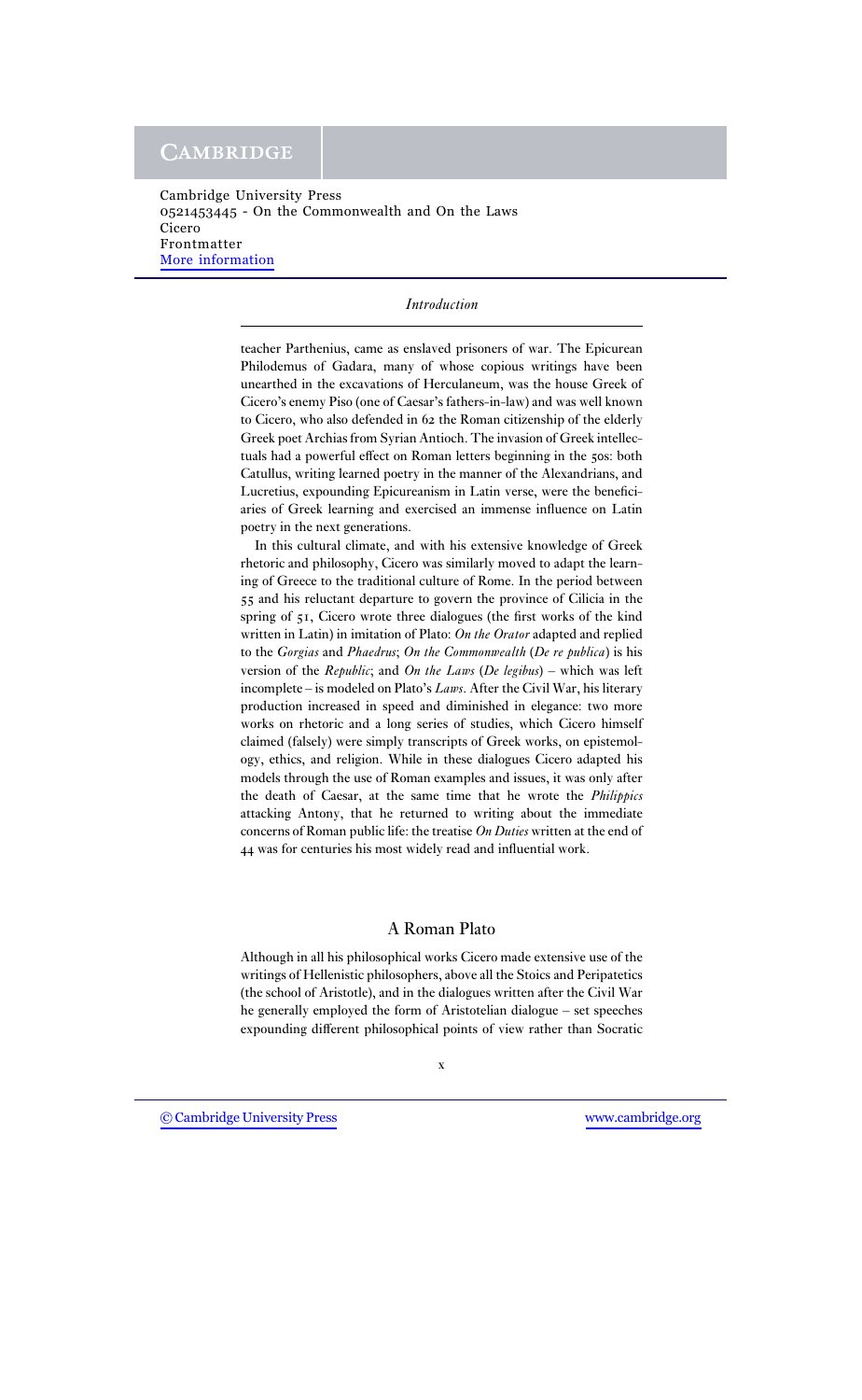#### *Introduction*

conversation – it was Plato to whom he was first attracted as a literary and stylistic model, even though (or perhaps because) he found Plato's views on rhetoric and government both wrong and unrealistic. The use of strongly characterized speakers of divergent views in a fully realized dramatic setting – particularly true of the Platonic dialogues Cicero most extensively employed, *Gorgias*, *Phaedrus*, *Republic*, and *Laws* – was eminently suitable for Cicero's project in the 50s, an attempt to transpose Greek ideas about public life into a Roman context and to provide a more rigorous philosophical model for Roman public behavior and institutions than had previously existed. *On the Orator* was placed in the dramatic setting of 91 BCE, just before the outbreak of the war between the Romans and the Italians (the Social War), using as speakers figures whom Cicero had known as a young man. In the dialogue, he combined a technical discussion of rhetoric with a broader exposition of the civic and practical value of the true orator, arguing (against Plato and others) not only that rhetoric was itself an *ars* (Greek *techneˆ*: a discipline with rational rules capable of being taught and transmitted) but also that it was the master art to which philosophy, at least ethics, should be subordinated; furthermore, he transposed the notion of *ars* itself from the schoolroom to the forum: the consummate orator becomes a figure capable of transmitting to society the ethical and social values learned through both study and practical experience.

In *On the Orator* there are clear indications of Cicero's larger concerns with the political context of ethical values and with the importance of the orator as the true statesman; above all, it displays Cicero's belief that it is through the character and political wisdom of particular individuals – in *On the Orator*seen as an element of rhetoric itself – that the larger goals of society can best be fostered and maintained. In *On the Commonwealth*, which he began to write less than six months after the earlier work, he attempted to give a fuller account of the values and nature of public life. Cicero's correspondence gives some indications of the process of composition and of his ideas about its contents: he first describes it as *politika* (Greek: concerning public life), then as ''about the best commonwealth and the best citizen'' before settling on the title *On the Commonwealth*. The original plan was for a nine-book work set in 129 BCE at the home of Scipio Aemilianus; when a friend criticized this as limiting the opportunities for comment on current affairs and appearing too improbable (the conversation takes place twenty-three years before Cicero's birth), he considered turning it into a dialogue with himself as the main speaker,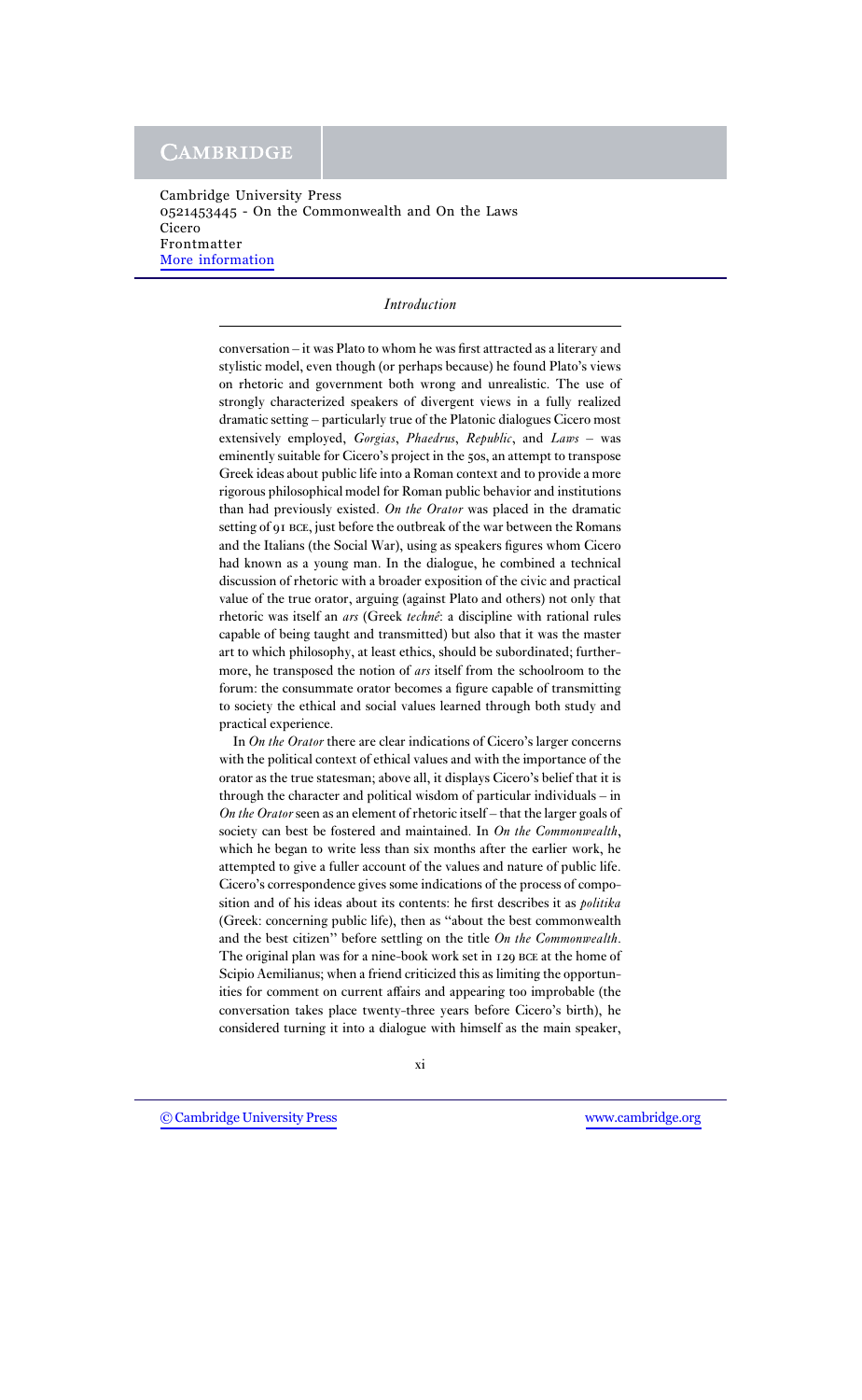Cambridge University Press 0521453445 - On the Commonwealth and On the Laws Cicero Frontmatter [More information](http://www.cambridge.org/0521453445)

#### *Introduction*

but rapidly thought better of that and returned to the original setting, but in six books.

The choice of characters and the dramatic moment of the conversation were important for Cicero. Publius Cornelius Scipio Aemilianus Africanus, twice consul and censor, adoptive grandson of the elder Scipio Africanus (the conqueror of Hannibal) and himself the destroyer of Carthage in the Third Punic War in 146 BCE and of Numantia in Spain in 133, was a man whom Cicero greatly admired as not only a great general and orator but as someone renowned for his intellectual accomplishments as much as his success in public life. A friend of the Greek historian Polybius (whose account of the Roman constitution Cicero used extensively in the first two books of *On the Commonwealth*) and the Stoic philosopher Panaetius as well as of the Roman poets Terence and Lucilius, Scipio emerges in Cicero's presentation as an ideal example of the successful fusion of public action and educated thought, someone who could well be imagined to have offered an explanation, as he is made to do in the dialogue, of the philosophical underpinnings of Roman government. The conversation is imagined to have taken place early in , during a political crisis: Scipio was leading the conservative attempt to eviscerate the law for agrarian reform passed by his cousin Tiberius Gracchus as tribune of the plebs four years earlier. That legislation and the concomitant violence and upheaval had resulted in the murder of Gracchus by a mob led by another of Scipio's relatives, Scipio Nasica Serapio; and the tribunate of Gracchus was regarded by Cicero and his contemporaries as the beginning of social upheavals which lasted into their own time. The dialogue envisages Scipio as the one person whose stature and abilities could halt such developments; but it takes place only a few days before the real Scipio died suddenly and mysteriously. His death may have been natural, but Cicero believed that he had been murdered by supporters of the Gracchan laws. As in *On the Orator*, which takes place a few days before the sudden death (of a stroke or heart attack) of the protagonist Crassus and the outbreak of the Social War, *On the Commonwealth* represents a very precise moment, during a political crisis the deleterious effects of which could have been halted by the protagonist had it not been for his sudden death. In that respect, both Scipio and Crassus represent Roman equivalents for the Socrates of the *Phaedo*, speaking inspired words at the very end of their lives.

The other participants in the conversation are also carefully selected. Scipio's principal interlocutor (at least in the surviving text) was his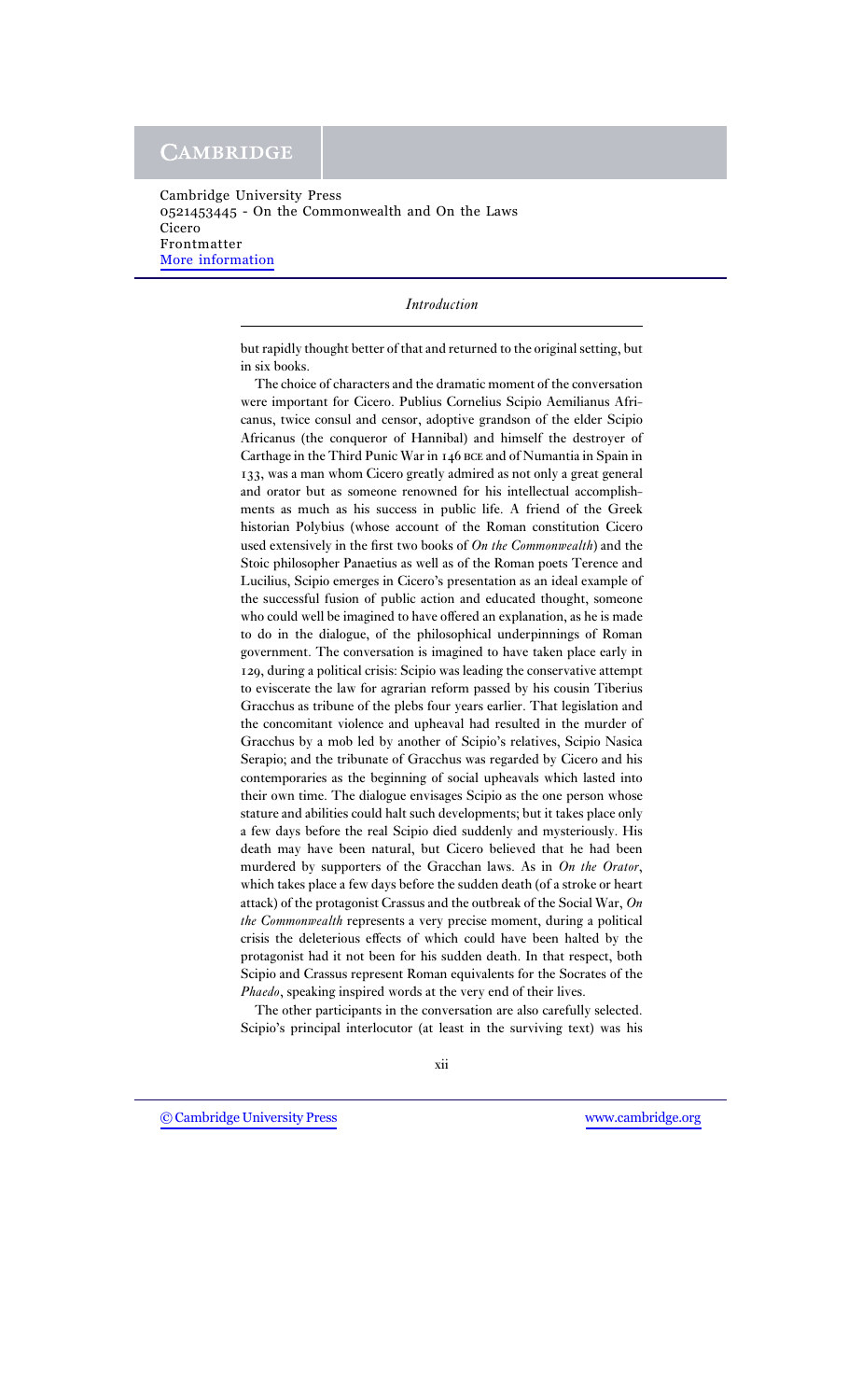#### *Introduction*

closest friend in real life, Gaius Laelius, a man of considerable learning in his own right; he is portrayed as an ironic and practical man, who repeatedly returns the conversation from the higher philosophical flights of Scipio to the real world of Roman life. He is accompanied by his two sons-in-law, Quintus Mucius Scaevola (the Augur) and Gaius Fannius; the former (one of Cicero's teachers) appears in Book I of *On the Orator* as an elder statesman and expert on law. Another figure of the younger generation is Publius Rutilius Rufus, who is said by Cicero to have been his source for the conversation: a man of Stoic beliefs and rectitude, he was exiled unjustly in the 90s for extortion and spent the rest of his life at Smyrna, in the province of Asia which he was convicted of having mistreated. Quintus Aelius Tubero, Scipio's nephew, was also a Stoic and a man of serious scholarly attainments; his career was cut short because he refused to compromise his philosophical beliefs in order to win election. Three other figures fill out the cast: Spurius Mummius, whose brother Lucius destroyed Corinth in the same year that Scipio destroyed Carthage, is presented as a hardened defender of aristocratic privilege; Lucius Furius Philus, one of Scipio's closest friends, was a public figure of great integrity and learning, who is made unwillingly to argue the case for injustice against justice; and Manius Manilius, one of the leading legal experts of the second century, was considerably older than any of the other participants and had been Scipio's commanding officer in Africa in 149 at the beginning of the Third Punic War. Taken as a group, the participants in the dialogue represent what Cicero felt to be the highest levels of intellectual and civic accomplishment in the second century, and also represent three generations of Roman eminence: one of the central concerns of *On the Commonwealth* is the way in which knowledge of morality and tradition can be passed on and kept alive; in viewing the conversation, the reader witnesses a living example of the values and social behavior that Cicero most admired.

The dramatic structure and setting of *On the Commonwealth* are deeply influenced by Plato's *Republic*: there too there is more than one generation (the old man Cephalus; Socrates and Thrasymachus as mature men; Cephalus' son Polemarchus and Plato's brothers Glaucon and Adeimantus of the next generation); there too the conversation takes place on a festival; and there too the topic of justice is dealt with both as an internal quality of individual morality and as an element of social order. In Cicero's sequel to *On the Commonwealth*, the unfinished *On the Laws*, a Platonic model is equally evident. In Plato's *Laws*, the main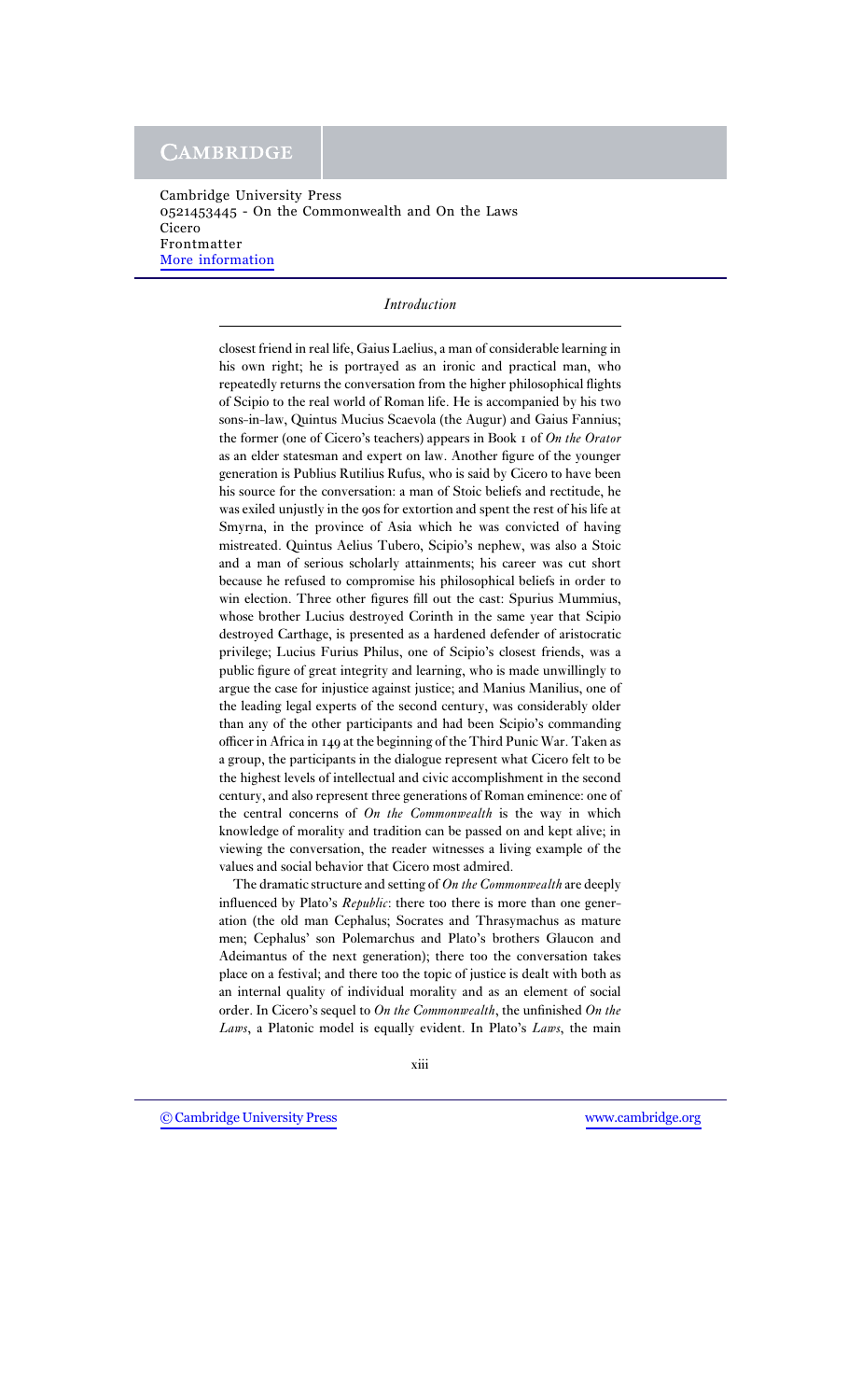#### *Introduction*

speaker is the Athenian Stranger, generally identified in antiquity – and by Cicero – with Plato himself; it is set on a long summer day with a contemporary date. Cicero's equivalent presents himself as the main speaker, with his brother Quintus and his close friend Atticus as interlocutors; the conversation takes place at Cicero's ancestral home in Arpinum, at an unidentifiable date in the late 50s. The primary difference between the two is that Plato's *Laws* proposes laws not for the ideal commonwealth of the *Republic*, but for a second-best society, while *On the Laws* proposes the laws for the state which is defined as best in *On the Commonwealth*, namely the ideal constitution of Rome of the mid Republic, after the laws of the Twelve Tables of the mid fifth century. If one ignores that difference (as Cicero himself does), then the two pairs of dialogues are precisely parallel: one in the historical past, one in the present; the second a deliberate sequel to the first. In Cicero's view, the combination was meant to provide first a framework for establishing and maintaining an ideal government (which he identifies with Rome) and second the particular legal code and customs that would correspond to that government. It is often suggested, with some plausibility, that the nine-book version of *On the Commonwealth* that Cicero abandoned in October 54 would have included much of the material (if not the precise format of a legal code) now found in *On the Laws*. In revising his plan, he determined to compose two parallel dialogues in imitation of his Platonic model. That model, however, is more formal than substantive: although he quotes Plato frequently, the philosophical and political systems of Cicero's pair of dialogues owe far more to Aristotle and the Stoics than they do to Plato.

#### On the Commonwealth

Although *On the Commonwealth* seems to have been a canonical text in antiquity and was widely known until the fifth century CE, it cannot be shown to have existed entire after that, and it survives only in fragmentary form. The principal source for it – and the only manuscript copy of most of it – consists of  $151$  leaves of a palimpsest, a manuscript written in the fourth century but erased and reused for a text of Augustine's *Commentary on the Psalms* at the monastery of Bobbio near Milan in the seventh century. Luckily, it was not erased very carefully, and the lower text is almost entirely legible; it was discovered in  $1819$  in the Vatican library by Angelo Mai and published for the first time in  $1822$ , making it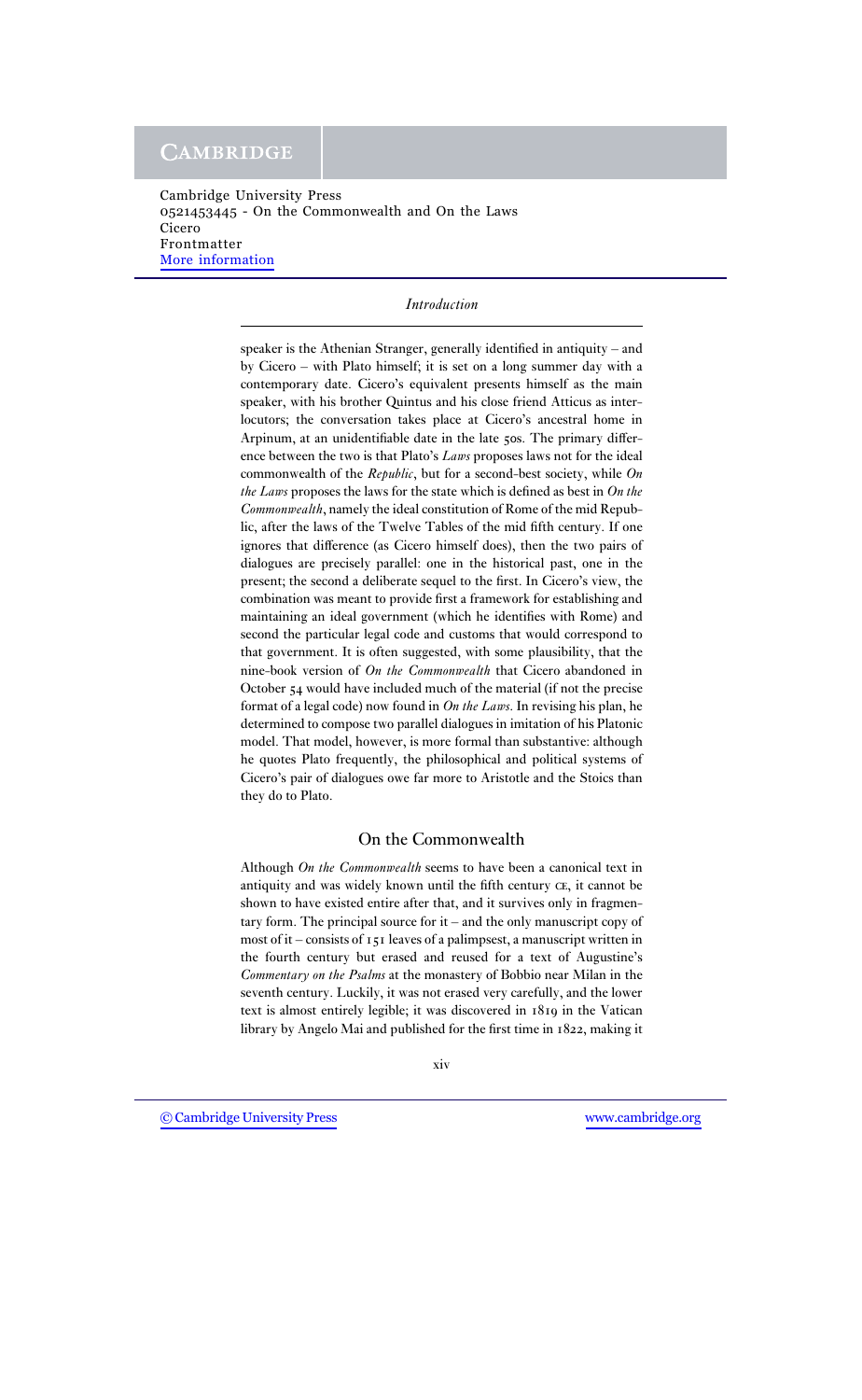#### *Introduction*

the last major Ciceronian text to be printed. The surviving portion represents roughly a quarter of the complete text; it contains most of the first two books (except for the opening of Book I and the conclusion of Book 2), a small part of Book 3, and a few pages of Books 4 and 5. The reconstruction of the remains of Books I and 2 is virtually certain, but it becomes increasingly tentative thereafter. Other sources, however, supplement the palimpsest: not only are there a great many quotations in lexicographic and grammatical handbooks, but *On the Commonwealth* was used extensively by Lactantius in the *Divine Institutes* early in the fourth century and by Augustine in *City of God* in the fifth. At roughly the same date the Neoplatonist Macrobius used the *Dream of Scipio* (the conclusion of *On the Commonwealth*) as the basis for a commentary which expounds the basic tenets of Neoplatonism; his work, to which was attached a text of the *Dream* itself, was widely read in the Middle Ages and is preserved in a great many copies.

The various sources make reconstruction of the argument of *On the Commonwealth* reasonably certain, if not always in great detail. The dialogue was divided into six books; each pair of books was equipped with a preface in Cicero's own voice and represented one day of conversation. The first two books deal with constitutional theory: Book I presents a traditional analysis (parts of which appear as early as Herodotus and which is fully realized in Plato's *Statesman* and Aristotle's *Politics*) of constitutions into three types (monarchy, aristocracy, democracy) together with their degenerate counterparts, and argues that the best form of government is in fact the so-called mixed constitution, incorporating elements of the three good simple forms. The second book applies this theory to Rome: Scipio describes the gradual development of the constitution from the time of Romulus to the restoration of republican government after the fall of the Decemvirate in  $450/449$ , arguing that the form of government in place thereafter (perhaps until nearly Scipio's own time) was in fact the best example of the best (mixed) type of constitution.

Up to this point, the argument closely resembles that put forward in Book 6 of Polybius' *Histories*, a work that Cicero knew well by a man whom Scipio himself also knew well. The constitutional theory of both Cicero and Polybius draws on the work of Aristotle's school, notably Dicaearchus and Theophrastus, while the historical material of Book draws on Polybius and, in all probability, on the lost historical work of the elder Cato, the *Origines*. Near the end of Book 2, however, the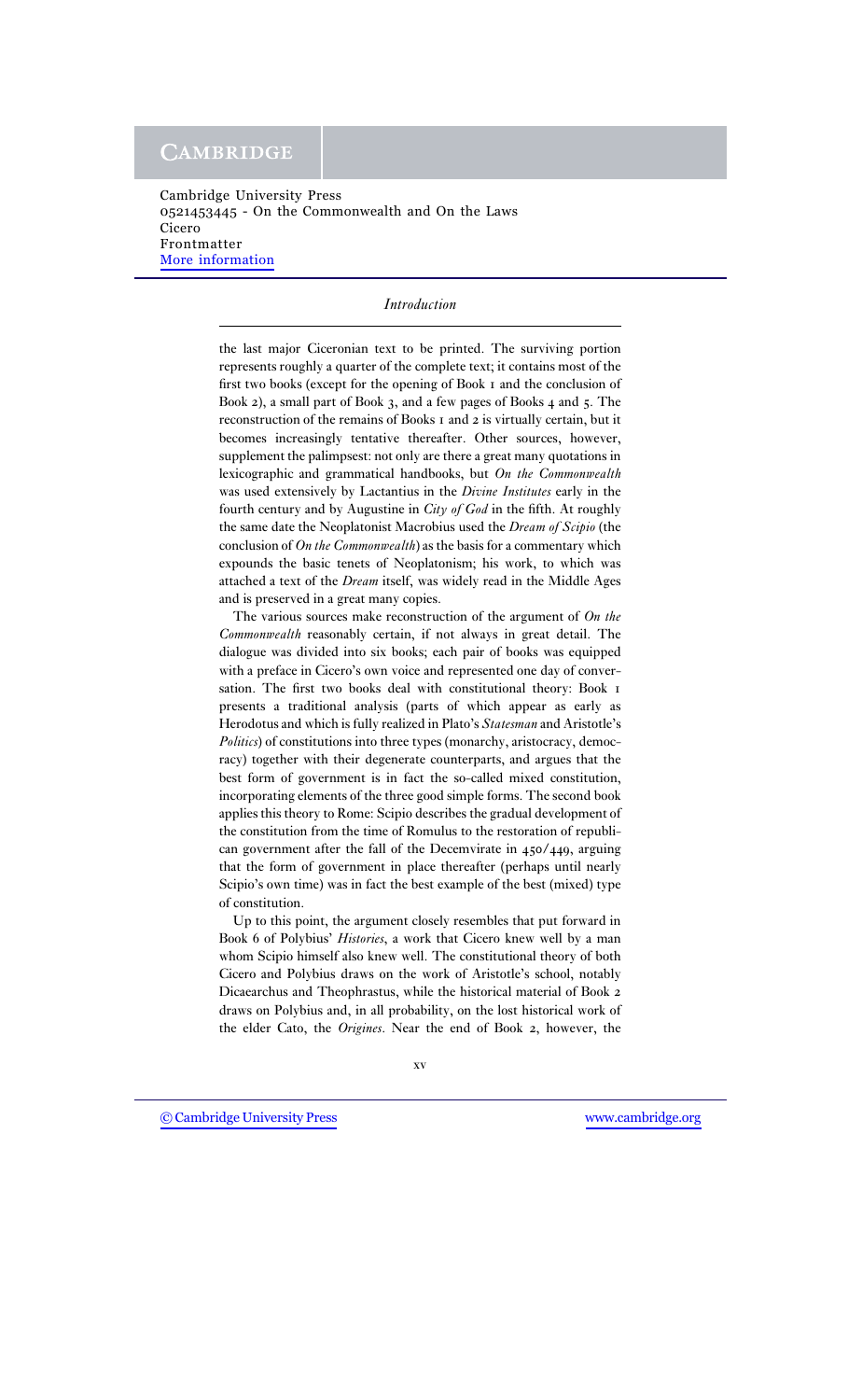#### *Introduction*

argument (and philosophical sources) changed at just the point where the manuscript becomes very fragmentary. Two things clearly take place in the dialogue: there is a move from historical arguments about constitutional form to arguments from nature  $(2.66)$ ; and there is similarly a move from considering ''good'' government in terms of its practical effectiveness and stability to examining it in terms of its moral values  $(2.69 - 70).$ 

These topics occupy the second day of the conversation. Book 3 contains what was undoubtedly the most famous section of the dialogue in antiquity, a reformulation of the pair of speeches delivered by the Academic Carneades in Rome in  $155$  BCE in which he had argued on successive days that justice is essential to civic life and, conversely, that injustice is essential. Cicero presented the arguments in reverse order: first Philus presents the case for injustice in Carneadean terms, and then Laelius advances a very different argument in favor of justice. This speech is unfortunately very fragmentary: but it is clear that Laelius argued in Stoic terms from the existence of natural affection to the existence of natural and permanent moral values, and thus to natural law, defined as right reason and explained as a fundamental feature of the structure of the cosmos itself. From that conclusion Scipio took the next step, applying the idea of natural law to constitutional forms, demonstrating not only that the degenerate forms of government (tyranny, oligarchy, mob rule) are not properly called commonwealths at all, but that only a constitution which embodies a just distribution of rights and authority is legitimately so named, and hence that the Roman constitution itself, as described in Book 2, is the only proper, rather than the best, form of government. In Book 4 the argument becomes too fragmentary for convincing reconstruction; what is clear is that Stoic ideas are again applied, this time as a solution to the problem of maintaining a just government. Scipio apparently argues from the presence of natural morality in humans (as a part of the moral Stoic cosmos) to an equation between the traditional institutions of Rome and the natural moral code, showing that such institutions are shaped and maintained by individuals of exceptional ability who transmit these values to the people at large and foster institutional morality through their example and actions. The final day of conversation (Books 5 and 6) is almost completely lost except for the *Dream of Scipio* with which it ended. It is clear from Cicero's own references to it and from a few fragments that these books were entirely concerned with the training and function of the individual statesman; the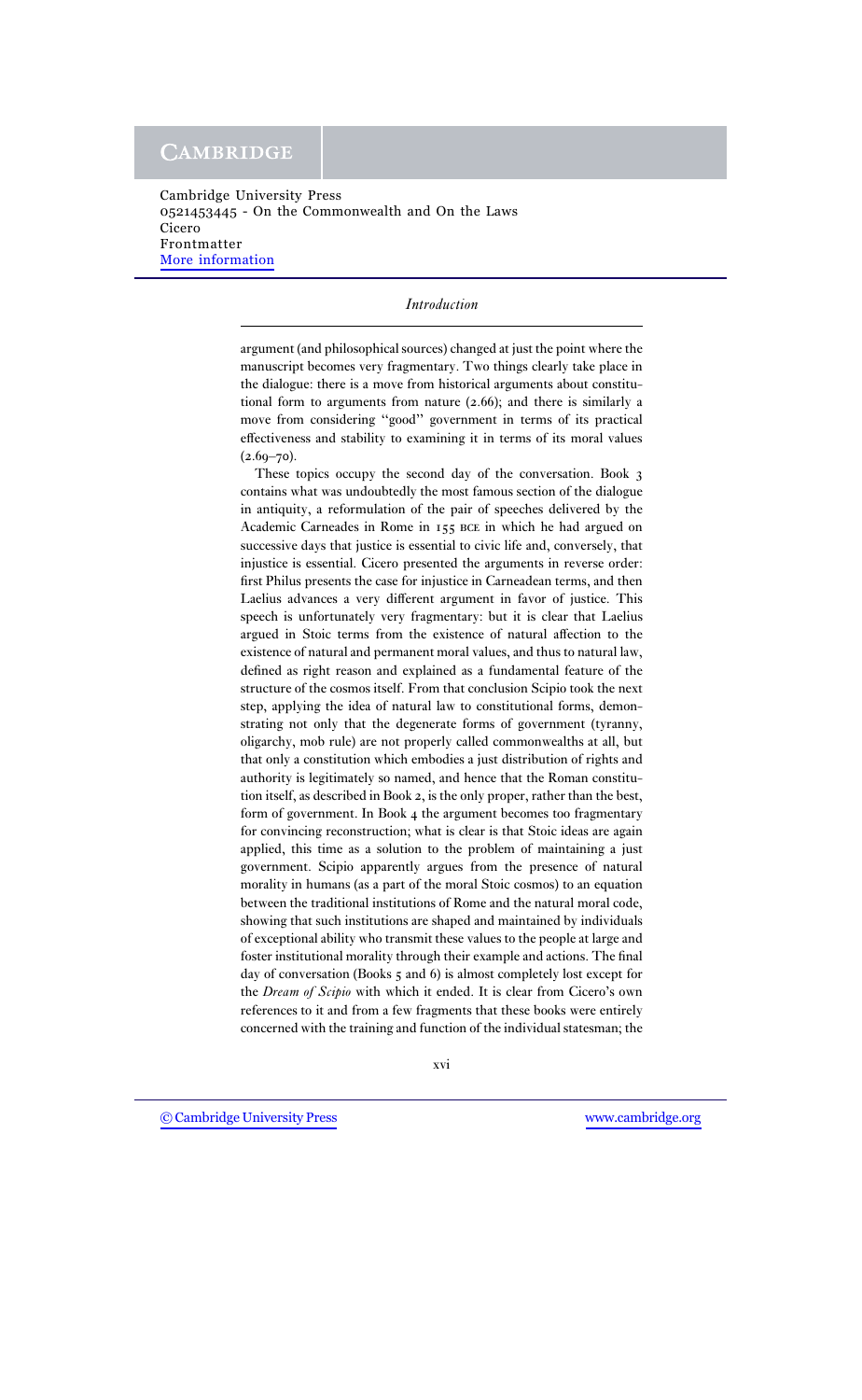#### *Introduction*

last book dealt with the role of the statesman in a crisis (in part, probably, based on Theophrastus' treatise on that subject), thus bringing the conversation back to the initial occasion for the dialogue, the crisis in Rome in 129. The *Dream* at the end provides a vision of the genuine and posthumous rewards that await the true statesman, placing moral government and civic responsibility in a cosmic framework that corresponds to the Myth of Er at the end of Plato's *Republic* but – as Cicero does throughout *On the Commonwealth* – making individual morality contingent on the values of civic life and public service.

When the palimpsest of the first two books of *On the Commonwealth* was discovered in 1819, Cicero's work was criticized for its lack of originality and for its irrelevance as a political theory. Both criticisms have some validity, both because the portion of the text that was discovered is not – and does not claim to be – particularly original (although it is in fact one of the fullest accounts of the theory of the mixed constitution and the earliest extant history of early Rome in Latin) and because by the early nineteenth century the type of political argument that Cicero made in those books had long been out of fashion. Not only had traditional constitutional theory been replaced by arguments from *raison d'e´tat*, but the links that Cicero makes between moral government and individual virtue (less clear because of the condition of the text) were equally out of favor. Had the text been known two or three centuries earlier, it would have taken an honorable place with Cicero's other works of moral politics, particularly the treatise *On Duties*, in Renaissance discussions of civic humanism and republican virtue. As it is, the description of the statesman in the *Dream* and various fragments preserved by Augustine (such as the analogy of musical harmony and social concord at 2.69a) were widely known and cited long before the discovery of the palimpsest.

*On the Commonwealth* was the first, and perhaps the only, serious attempt by a Roman to analyze the structure and values of republican government and imperial rule. In adapting Platonic and Aristotelian theories based on the small, self-contained, and relatively homogeneous society of the polis to the conditions of the Roman *imperium*, Cicero made use of Stoic ideas of the *cosmopolis* and of natural law to develop a complex and ambitious argument, linking the traditional values and institutions of republican Rome on the one hand to Aristotelian ideas of civic virtue and on the other to the order of the universe itself. Stoic moral theory made it possible for Cicero to construct an image of society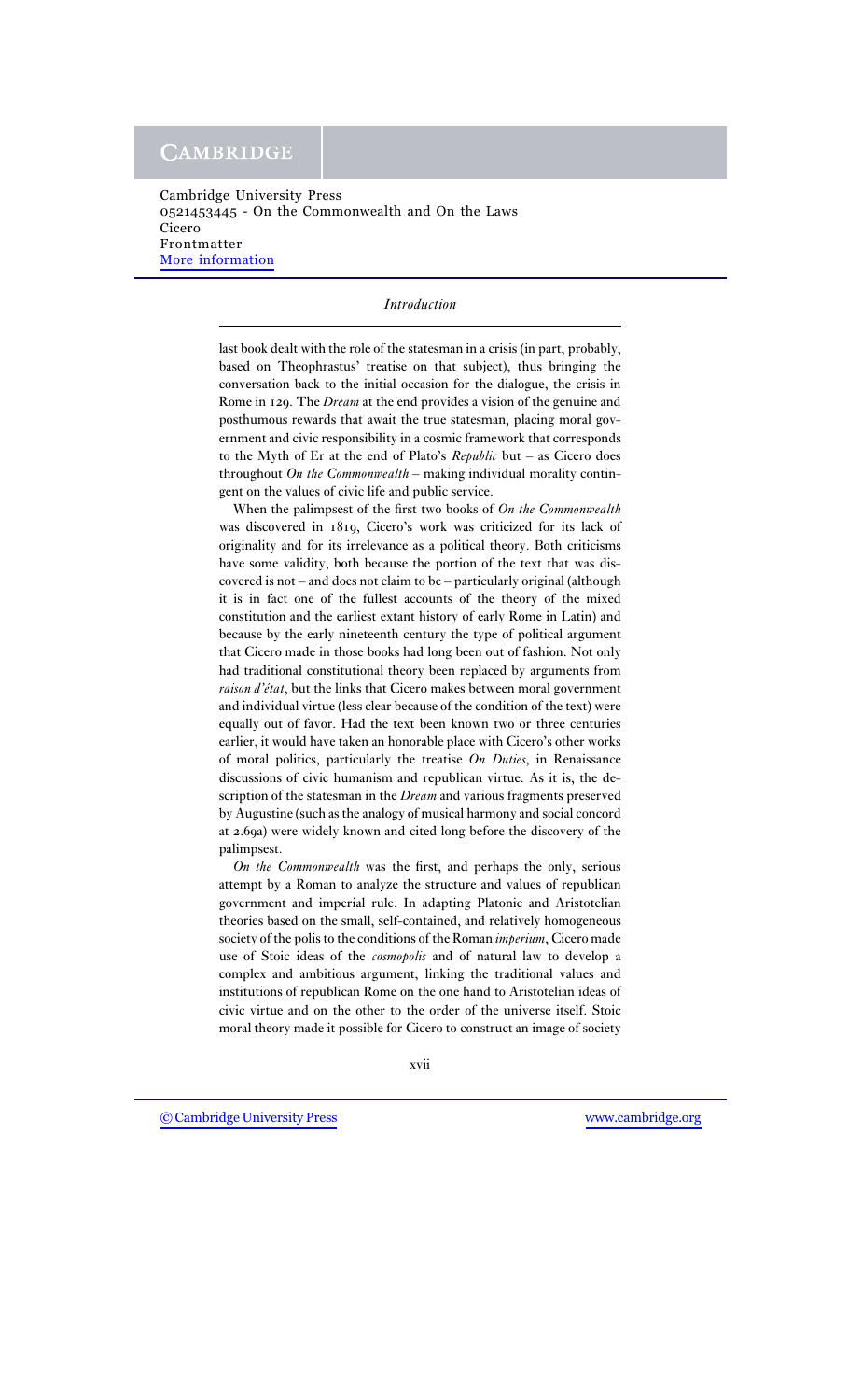Cambridge University Press 0521453445 - On the Commonwealth and On the Laws Cicero Frontmatter [More information](http://www.cambridge.org/0521453445)

#### *Introduction*

ruled not by a Platonic intellectual élite which alone had access to truth through dialectic and the knowledge of the Forms, but by all those whose recognition of their own moral capacities, as a part of a cosmic whole, led them to contribute to the creation and preservation of a society which reflected and incorporated the natural justice of the universe. As the preface to *On the Commonwealth* and the *Dream of Scipio* make clear, Cicero framed the dialogue as an exhortation to public service and an explanation of the goals and rewards of civic life; he rejects Epicurean withdrawal into private life as well as Platonic and Aristotelian ideas of the superiority of contemplation to action. Political institutions, as in Aristotle, serve not only political ends but moral ones; but in Cicero's universe they also provide a necessary link between social order and the natural law. Perhaps the most striking argument in *On the Commonwealth* is Cicero's attempt in Book 4 to explain the traditional institutions of Roman society in terms of Stoic moral theory, giving a philosophical basis to inherited social practices. Similarly, by demonstrating that the traditional Roman constitution was the only moral form of government and grounding it in the ethical structure of the cosmos in Book 3, Cicero offers a philosophical justification for Roman imperialism and claims to universal rule.

In this connection, however, it is important to recognize that Cicero is very far from advancing an argument in favor of Roman nationalism or exceptionalism, any more than the emphasis on the role of the statesman is (as it has sometimes been understood) a call for monarchy. For both national and individual behavior, Cicero's cosmic framework supplies an absolute standard with which to judge the moral worth of actions and, in the case of nations, an indication of whether or not they deserve to survive. Aristotle had argued that good governments are those in which power is exercised in the interest of the governed rather than the rulers; Cicero extends this to include rule over subject peoples as well and gives a moral and political dimension to Aristotle's ideas about natural slavery. It is essential for Cicero that a commonwealth or an empire be above all a moral community; he makes it very clear not only that lapses in moral government will inevitably lead to political collapse, but also that Rome itself, in both its internal government and its conduct of empire, has fallen away from the standard which it once maintained.

Whether or not Cicero actually believed the cosmic and eschatological framework which he constructed in *On the Commonwealth* is unanswerable; his lifelong adherence to Academic skepticism certainly raises

xviii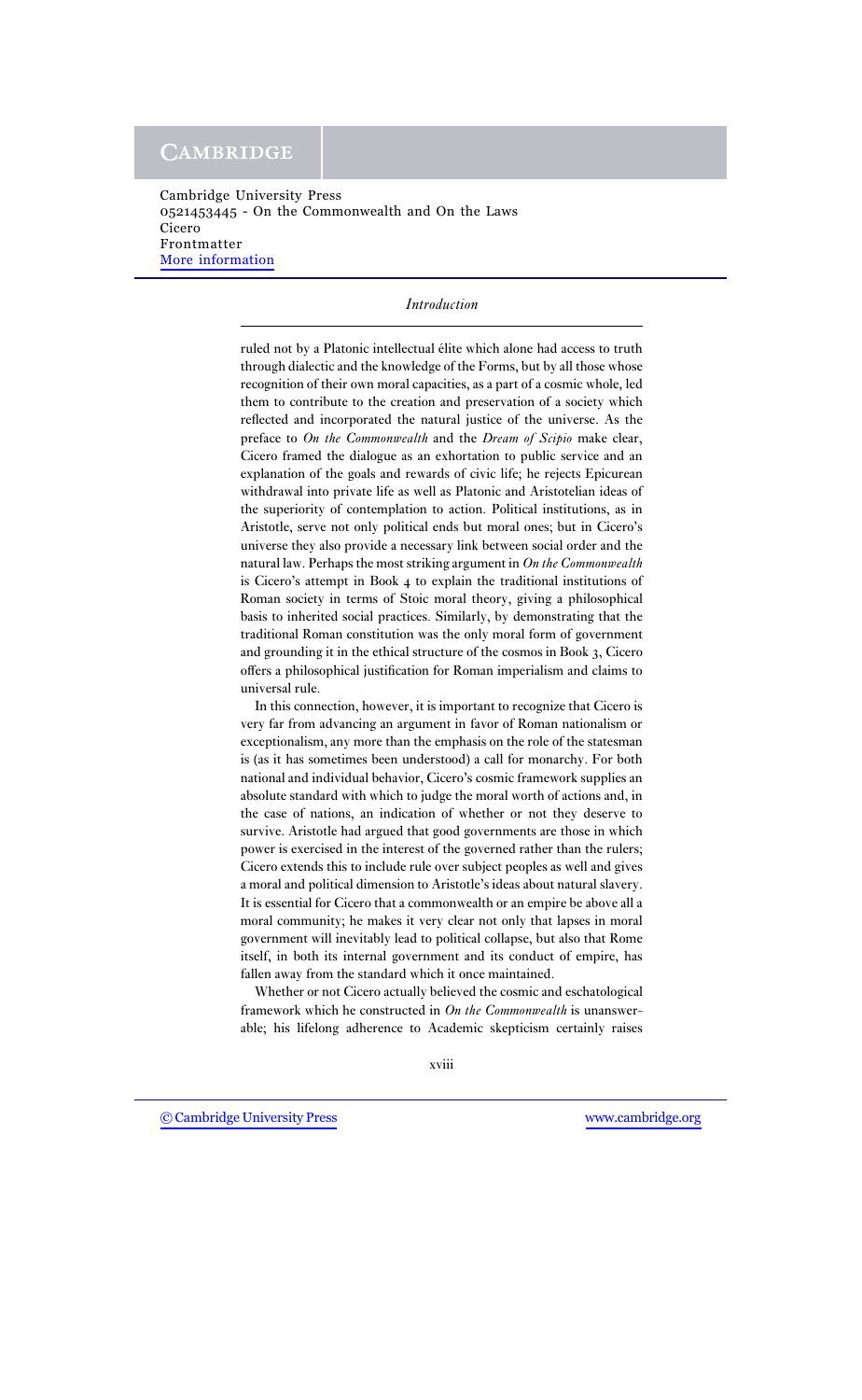#### *Introduction*

doubts. What is clear is that he found it a compelling means to stress the moral values which he undoubtedly felt to be a necessary basis for the conduct of government and which he knew – as is clear from his correspondence and other writings – were sorely lacking in the public life of his time, and the absence of which he believed, with some justification, endangered the survival of republican government. The largely Stoic theory which Cicero developed allowed him not only to provide a respectable philosophical justification for Roman traditional behavior but to use it to reveal how far Rome had declined from its previous virtue.

But if Cicero's cosmology is not presented as an unquestioned justification for Rome's universal rule, neither is his vision of early Roman greatness a sign of simple-minded nostalgia. Although Cicero uses Stoic theory to provide a rational explanation of the sources and structure of traditional Roman government and institutions, he is completely aware of the fact that the rationality and Stoicism are his own contribution, not characteristics of the primitive rulers of early Rome. Laelius in an important comment  $(2.2I-22)$  points out that Cicero's Romulus is a very unlikely fiction. There is also an inherent tension in combining a teleological account of Rome's rise to perfection with the philosophical explanation of the immanent virtue of Roman government. The very concept of world empire, central to the idea of Roman rule as the representative of cosmic order, is called into question by the *Dream*, in which the description of the universe reveals the physical and chronological limits – and indeed questions the worth – of Rome's power and glory. What is more, the mechanism for preserving republican virtue itself against the pressures of corruption and decline inevitably involves the use of extraconstitutional power to maintain the republican system. Elizabeth Rawson rightly pointed out the similarity between Cicero's solution to the problem of decline and that of Machiavelli in the *Discorsi*: the preservation of a virtuous republic necessarily entails violation of republican procedures.

*On the Commonwealth* is the last known Roman literary or philosophical work completed before the outbreak of the civil war between Caesar and Pompey which effectively ended republican government at Rome, and Cicero was well aware that the social and political structure which he idealized in his dialogue had collapsed: indeed, he says as much in the preface to Book 5. What he offers in *On the Commonwealth* is less a practical program for political reform than a philosophical rationale for what had been lost, together with an explanation of why it had failed. It is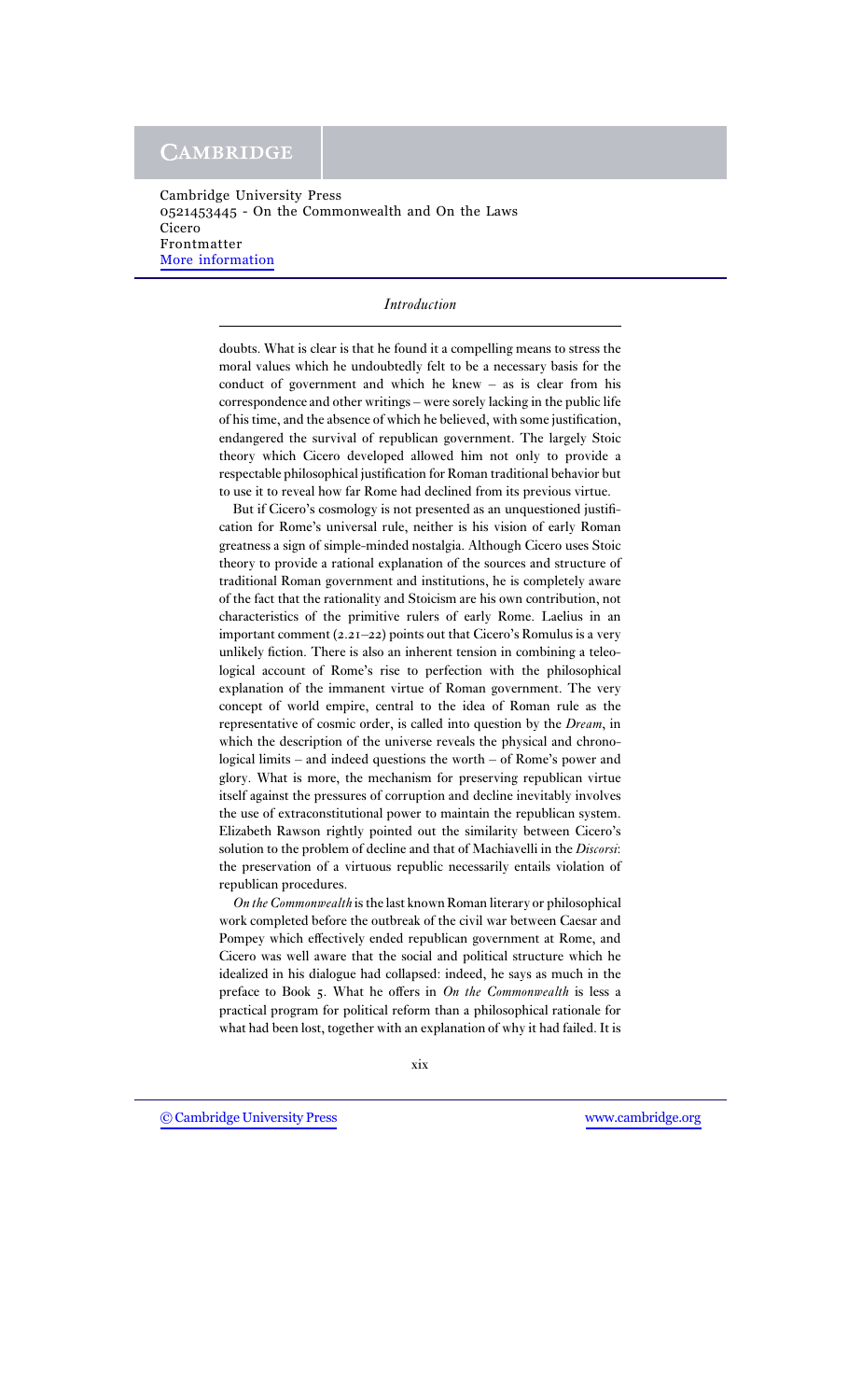#### *Introduction*

an explanation based not on the economic and social changes in Rome that had in fact placed intolerable stress on the structure of republican government, but on Cicero's belief in the moral obligations of statesmen and of states. It was perhaps an unfashionable (and certainly ineffective) approach to the problems of civic life even when it was written, and the contradictions in Cicero's own account seem to acknowledge that. In the dialogue, Scipio is presented as the sole possible savior of ancestral virtue; his sudden death only days after the dramatic date of *On the Commonwealth* signals Cicero's sense of the impossibility of maintaining the form of government he so admired and his recognition that the ideal presented in the dialogue was, like Plato's *Republic*, an ideal and not reality.

Because the complete text of *On the Commonwealth* was lost between about 600 and  $1819$ , its direct influence on modern political theory is virtually nonexistent. Nonetheless, portions of it, preserved by other writers, were widely known. The *Dream of Scipio* was known and used by eschatological writers (including Dante) throughout the Middle Ages and (together with Macrobius' commentary on it) was an important source for cosmology and astronomy as well. Lactantius' report of the speeches against and for justice from Book  $\alpha$  in Books  $\zeta$  and  $\alpha$  of the *Divine Institutes* was an important source in the Renaissance for knowledge of the skeptical rhetoric of Carneades as well as for the concept of natural law (more fully discussed in *On the Laws*; see below). Augustine's use in *City of God* of Cicero's definition of the commonwealth at 1.39 as ''a concern of the people'' (*res populi*) based on ''agreement on law'' (*iuris consensu*) was cited frequently by medieval writers on politics and is echoed as late as the seventeenth century. The significance of *On the Commonwealth*, however, is far greater than its direct influence. Cicero attempted to place Aristotelian ideas about the ethical importance of civic life within the Stoic framework of universal law, and he was the first person to explore the tensions between the temporal limitations of political achievement and the eternal goals to which such achievements aspire. Augustine in *City of God* used Cicero's framework to explain a different politics and a different eternity; had he been able to read it, Machiavelli too would have recognized what Cicero had achieved.

#### On the Laws

The history of *On the Laws* is in many ways the opposite of that of *On the Commonwealth*. The latter was well known and studied in antiquity but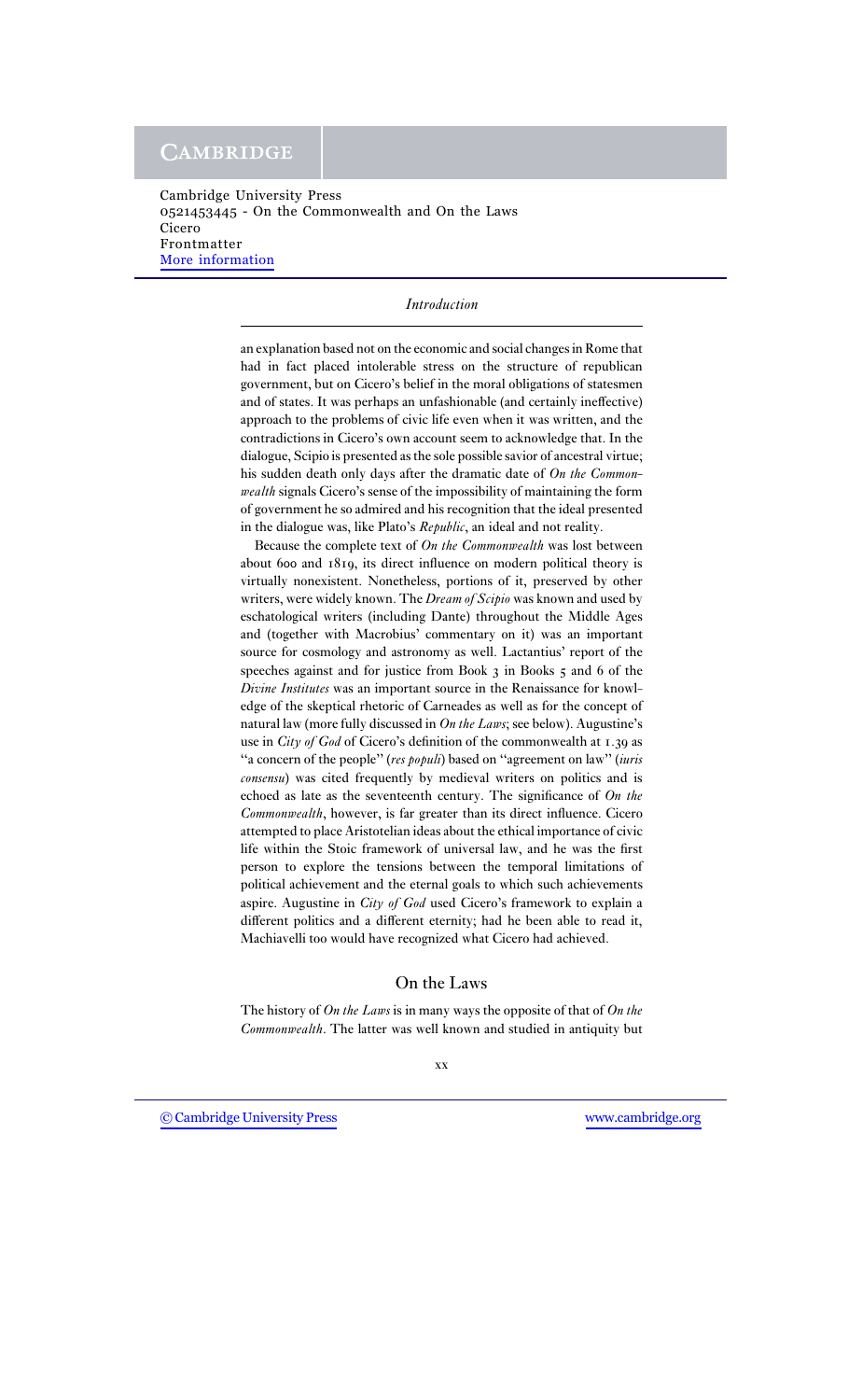#### *Introduction*

disappeared by the seventh century; *On the Laws* was far less widely read in antiquity but had a great influence in the Middle Ages and later. The origin and early condition of the work are mysterious: alone among Cicero's major philosophical works, it is not mentioned a single time in Cicero's correspondence. It is generally assumed that it was conceived and written in conjunction with *On the Commonwealth*, and in it Cicero makes frequent allusions to the relationship between the two. It is not complete: what survives in the manuscripts is the better part of three books, with a large gap in the text of the third. It is clear, from one of the few ancient quotations of *On the Laws*, that there were at least five books, but there is no certainty at all as to how many were written or how many were intended; a reference to midday in the fragment of Book 5 suggests that Cicero may have planned a work in eight books. Since it is almost certain that most, if not all, of what survives was written before Cicero departed from Rome in the spring of  $5I$  BCE, and since he does not mention *On the Laws* in the catalogue of his philosophical works that introduces Book 2 of his dialogue *On Divination* (completed shortly after the assassination of Caesar in March 44), it is evident that *On the Laws* had not been completed by that time. It is possible, as some have argued, that Cicero worked on the dialogue at the very end of his life, in 43, but there is no correspondence surviving from that period and no compelling internal evidence for revision; there is certainly no reference in the work itself to any event after 52, and if it had been written later one would have expected at least a veiled allusion to Caesar. On the whole, it is safest to believe that Cicero left *On the Laws* incomplete in 51 and never returned to it under the changed political circumstances of the 40s. In that case, it will have been made public shortly after his death: Cornelius Nepos, the historian and protégé of Cicero's friend Atticus, clearly alludes to it in a fragment of his treatise *On Latin Historians*, probably written in the late zos.

In many respects *On the Laws*, though incomplete, is Cicero's most successful attempt at imitating the manner of a Platonic dialogue. Unlike *On the Commonwealth*, it has no preface in Cicero's own voice: the setting – on Cicero's family estate in Arpinum – is allowed to emerge from the conversation, as often happens in Plato. Although much of the dialogue is composed of long speeches by Cicero himself, it is a far more vivid and realistic conversation than those of *On the Orator* and *On the Commonwealth*, and the descriptions of the locale – Cicero's family home and the landscaped woods and rivers on his property – are compelling. Because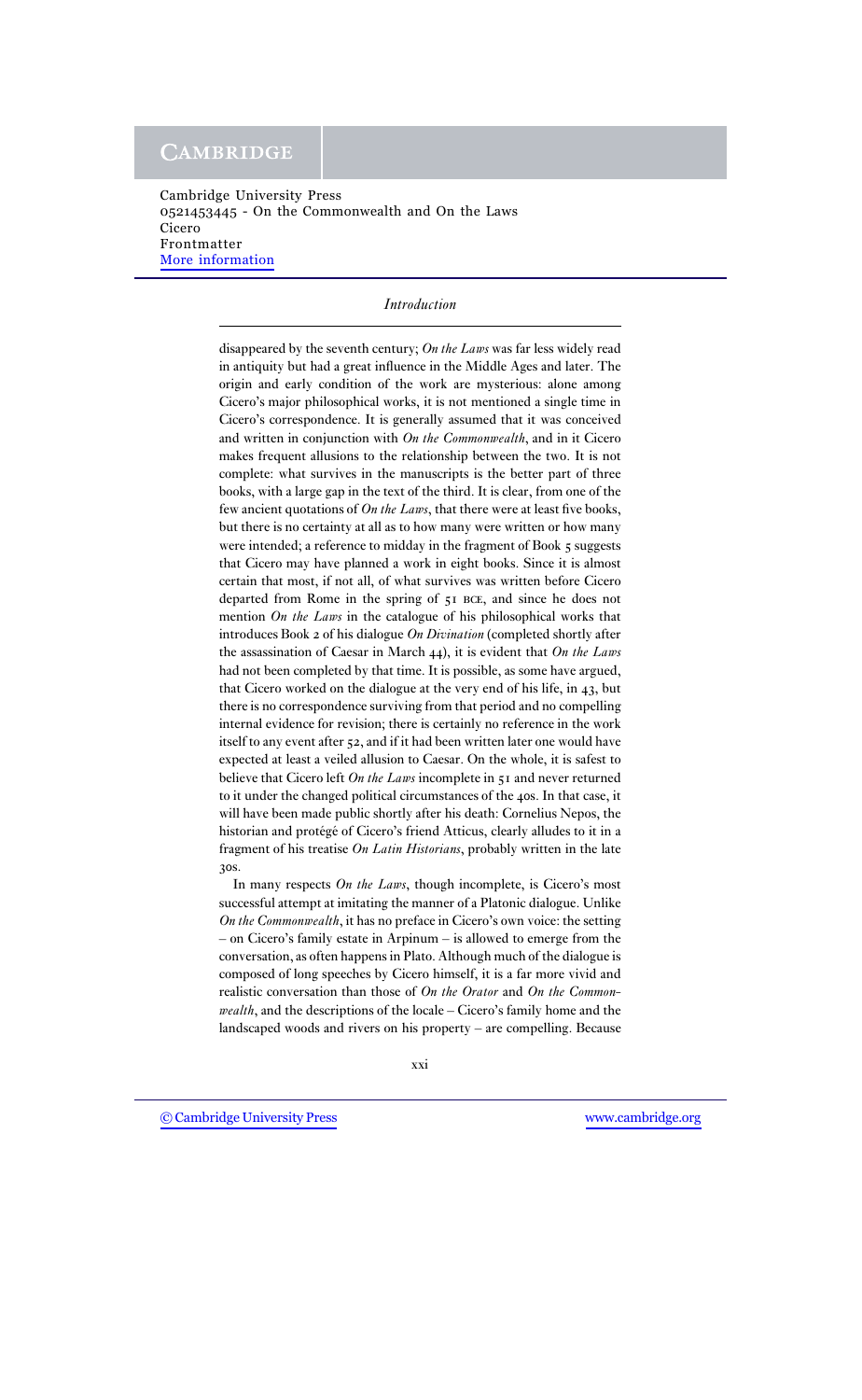#### *Introduction*

there is no preface, the dramatic date is not specified, and in fact there seems to be no possible date on which the three participants could have met at Arpinum. It consists of a conversation on a long summer day (just as in Plato's *Laws*) between Cicero, his younger brother Quintus, and his close friend and correspondent Titus Pomponius Atticus, a very wealthy member of the equestrian order who advised and assisted Cicero in matters political, financial, and literary.

The subject of law emerges from a conversation about Cicero's proposed activities in retirement, should he ever retire from arguing cases in court. The writing of history is one suggestion – and it is clear that Cicero did in fact consider undertaking a historical project – but the alternative idea, the traditional Roman practice of senior statesmen acting as legal advisers to their clients and friends, leads to the criticism of Roman legal knowledge as insufficiently rational in structure and excessively concerned with minor details. At the request of Quintus and Atticus, therefore, Cicero undertakes to expound on the topic of law, starting from first principles and offering an account of a legal system corresponding to the ideal Roman republic described in *On the Commonwealth*. He takes his starting point where Laelius' argument in *On the Commonwealth* Book 3 leaves off, with the doctrine of natural law. Cicero argues that law itself is part of the cosmos; that it is the same as right reason; that humans and gods both possess reason (and therefore right reason) and are thus fellow citizens of the same community – which is the universe itself. The exposition of the idea and implications of natural law in Book is the fullest exposition of Stoic doctrine on the subject that survives, the idea of the *cosmopolis* or world city. In this account positive human law, if it is to be considered true law, must be in accord with the natural law: that is to say, it must embody the principles of reason as reflected in the order of the world. That is, in effect, precisely the argument that Cicero seems to have made in Books 3 and 4 of *On the Commonwealth*, but here it is expressed in general terms rather than with specific relevance to Roman institutions. That is the function of the rest of the dialogue: in Book 2, after a prologue summarizing the philosophical argument of Book I, Cicero presents the first part of his code of natural law to correspond with the ideal (Roman) government of the earlier dialogue; quite properly, since the Stoic theory of *On the Laws* assumes a community of gods and men, the code begins with religious laws. In Book 3, he continues with the laws concerning magistracies; and in later books, he almost certainly dealt with (or, if he did not complete the work, would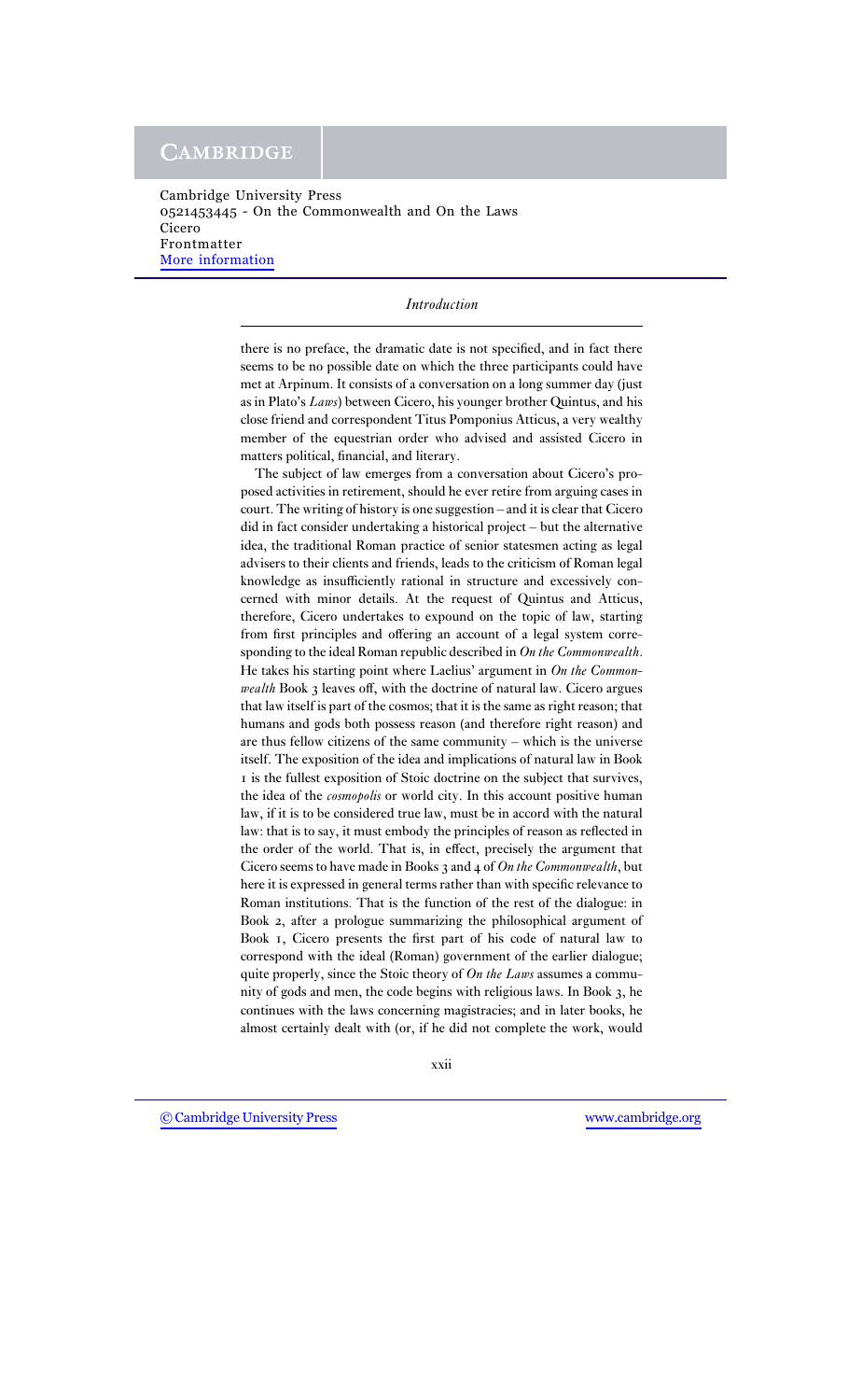#### *Introduction*

have dealt with) further aspects of public law (the capabilities and limits of magisterial power and the administration of justice in particular), laws concerning education (anticipated at  $3.29-30$ ) and the family, and the civil law itself, about the organization of which he is so scornful in Book . The laws that Cicero presents are written in a style meant to reflect the conservative and archaic language of Roman legislation; some of them are in fact drawn directly from the laws of the Twelve Tables (and are thus a valuable source for early Roman law). They are, however, filled with false archaisms and bogus reconstructions; the peculiarity of the language is one of the reasons why the text of *On the Laws* is extraordinarily corrupt and difficult to understand in many passages.

*On the Laws* is a puzzling and not altogether satisfactory work. The precise relationship between the natural law itself and the particular laws proposed in Book 2 and later is never made clear; on more than one occasion (concerning the tribunate and ballot laws) it is made explicit that the proposed law is not meant to be ideal but merely the best under prevailing circumstances. Cicero vacillates between presenting his laws as the best absolutely (and thus embodiments of the natural law) and the best possible; between seeing them as universal and seeing them as specifically related to the particular circumstances of Rome. This uncertainty corresponds to the tensions in the argument of *On the Commonwealth* in describing a state that is simultaneously historical and utopian. In the earlier work, the strains of the argument are themselves one of the strengths of the dialogue, which in fact acknowledges the impossibility of attaining perfection in a real society existing in real time; in *On the Laws*, the difficulties are managed with less success. Similarly, the discussion of particular laws, notably in connection with the continuity of family cult and with burial in Book 2, extends far beyond the necessities of presenting an ideal code. One has the sense that Cicero is quite successful in dealing separately with the philosophical underpinnings of justice and the particularities of legislation but is unable to make the two cohere; in this, of course, Cicero is not unique. There is every reason to believe that *On the Laws* was left incomplete not merely because of the turbulent circumstances of Cicero's life but because it is not nearly so satisfying a work as *On the Commonwealth*.

As a result of the disparity between the first book (with the opening of the second) and the remainder of the dialogue, the two parts of *On the Laws* have been influential in very different ways. The discussion of natural law (together with Lactantius' version of the account of natural

xxiii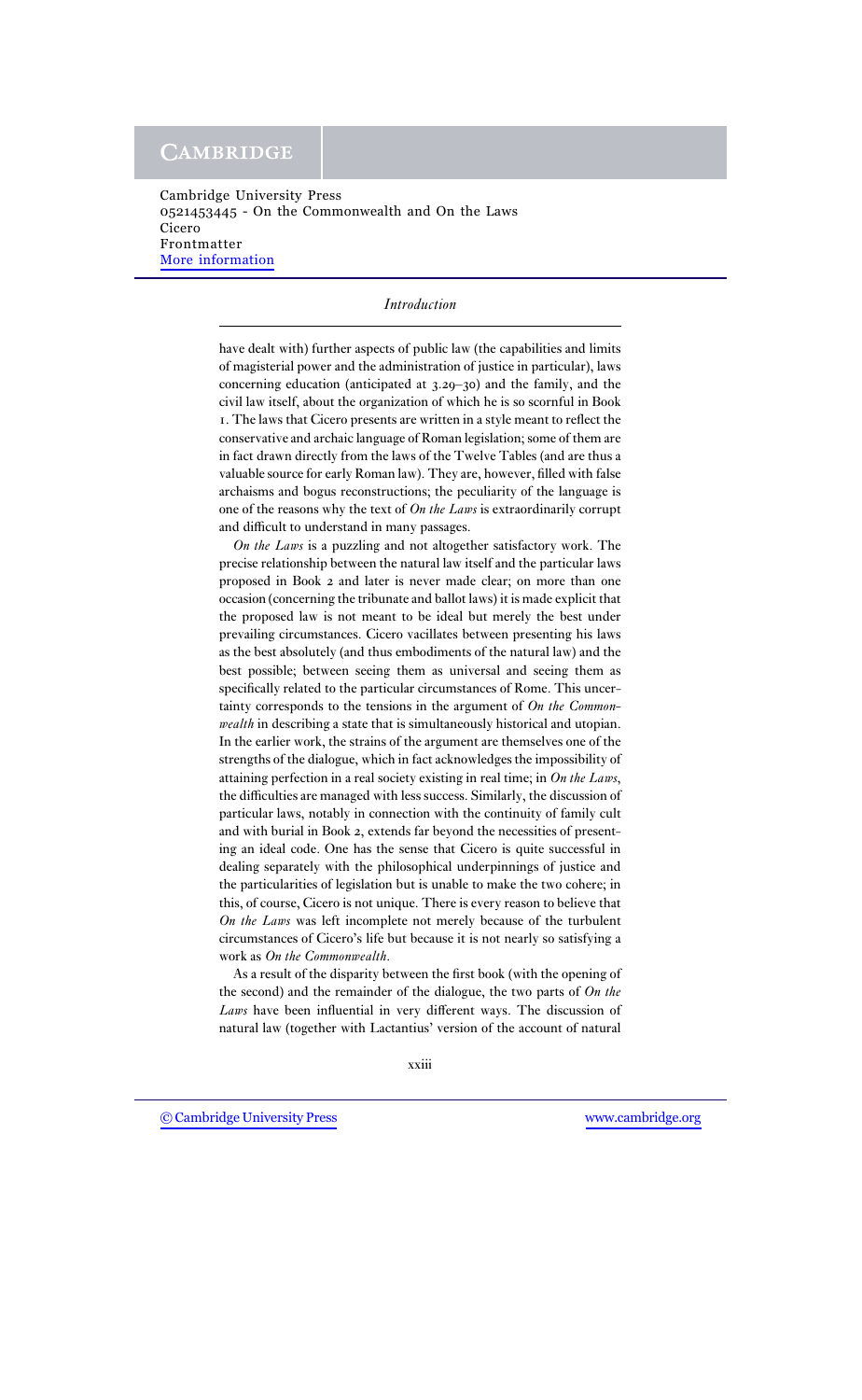#### *Introduction*

law in *On the Commonwealth* Book 3) lent itself easily to Christian adaptation, and it plays an important role in Aquinas' analysis of law in the *Summa Theologiae* (First Part of Part II, QQ. 90-97); but although the idea of natural law was of immense importance in later periods, as for Grotius in the seventeenth century, and is still the subject of considerable debate among legal theorists, its basis lies as much in Aquinas' treatment as in Cicero's. In legal writing, on the other hand, the effect of Books and 3 seems to have been considerable. Although Cicero used the Twelve Tables, it is apparent that the order and the structure of his code are far more rational than those of the archaic text; and throughout *On the Laws* his emphasis is on the analysis of legal principles and the establishment of general rules. Prior to Cicero's time, writing on jurisprudence in Rome consisted largely of case law; in *On the Laws* and in some of his speeches, Cicero placed a great deal of emphasis on the principles of law and equity rather than on the casuistic approach dominant in his youth. Cicero was not alone in his day in attempting to rationalize the presentation of law – his eminent contemporary, alluded to but not named in *On the Laws*, Servius Sulpicius Rufus, was similarly inclined – but there can be little doubt that his polemic against the pettiness of the civil lawyers and the simple and relatively clear organization of his model code played a role in the formation of classical Roman law and thus in European legal thinking since his time.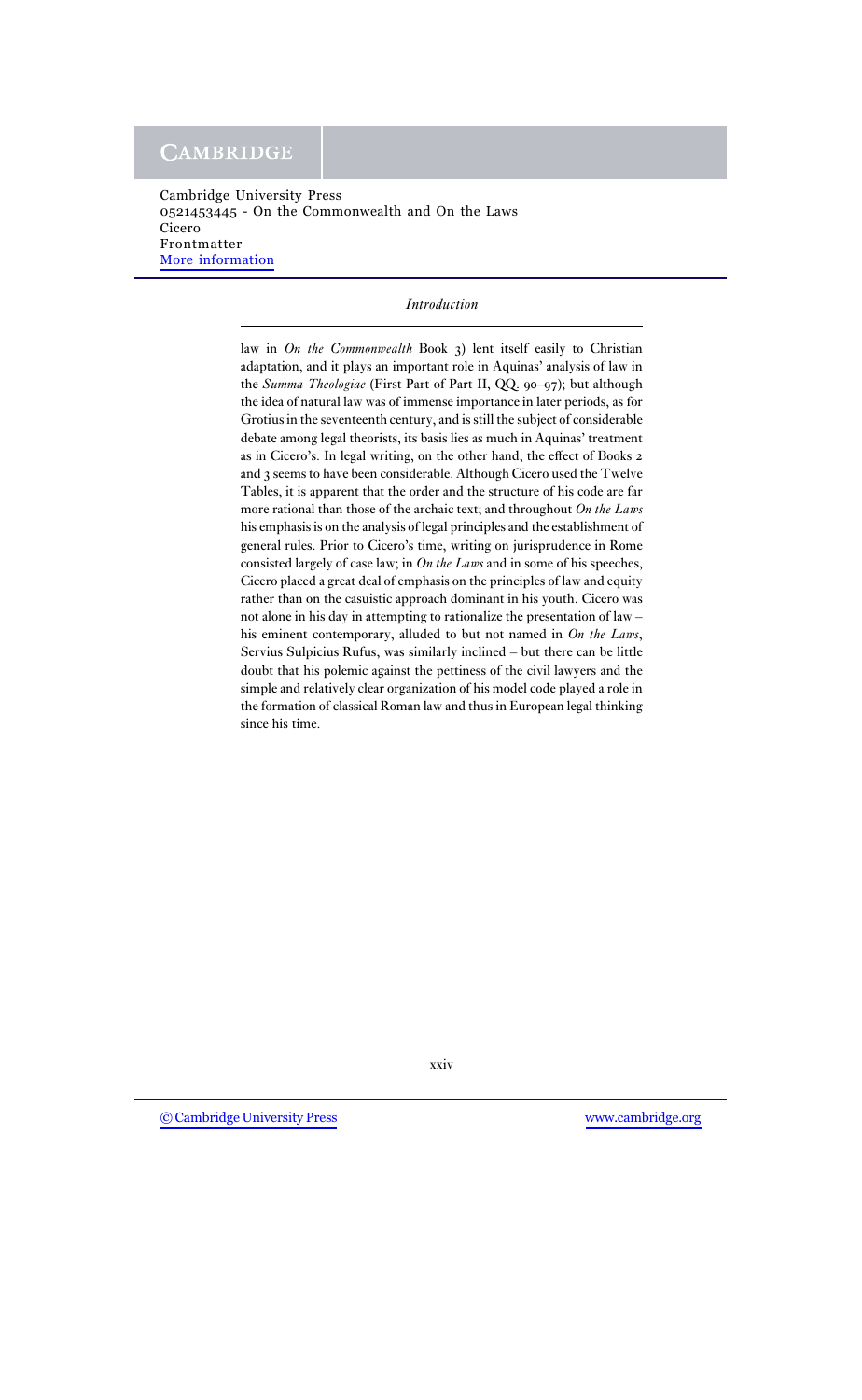Cambridge University Press 0521453445 - On the Commonwealth and On the Laws Cicero Frontmatter [More information](http://www.cambridge.org/0521453445)

## **Chronology**

This table includes both events mentioned by Cicero (legendary as well as historical) and important dates in Cicero's own life. For early periods the chronology assumed is that of Polybius; for regnal dates the reconstruction of F. W. Walbank is employed. It should be noted that the Polybian chronology does not correspond to the standard version, constructed by M. Terentius Varro at about the time Cicero wrote *On the Commonwealth*, according to which Rome was founded in  $754/3$  rather than  $751/$ o. Some dates are attested only in Olympiads, which do not correspond to Roman calendar years and hence are double, e.g.  $751/0$ . It should be recognized that many of the early dates (and some of the individuals) are fictional. All dates are BCE. For an account of the different chronological systems of early Roman history, see T. J. Cornell in *Cambridge Ancient History* vol. VII.2 (1989), 347-50; fuller chronological tables can be found in *Cambridge Ancient History* vol. VII.2 (1989),  $645 - 72$ ; vol. VIII (1989),  $523 - 41$ ; and vol. IX (1994),  $780 - 98$ .

| 914   | Latest date for Homer      | 714/3 | Death (or immortality)     |
|-------|----------------------------|-------|----------------------------|
| 884   | Legislation of             |       | of Romulus                 |
|       | <b>Lycurgus at Sparta</b>  | 712/1 | <b>Accession of Numa</b>   |
| 815/4 | Foundation of              | 672/1 | <b>Accession of Tullus</b> |
|       | Carthage                   |       | <b>Hostilius</b>           |
| 776   | <b>First Olympic Games</b> | 639/8 | Accession of Ancus         |
| 75I/0 | <b>Foundation of Rome</b>  |       | Marcius                    |
|       | and accession of           | 615/4 | Accession of               |
|       | Romulus                    |       | <b>Tarquinius Priscus</b>  |
|       |                            |       |                            |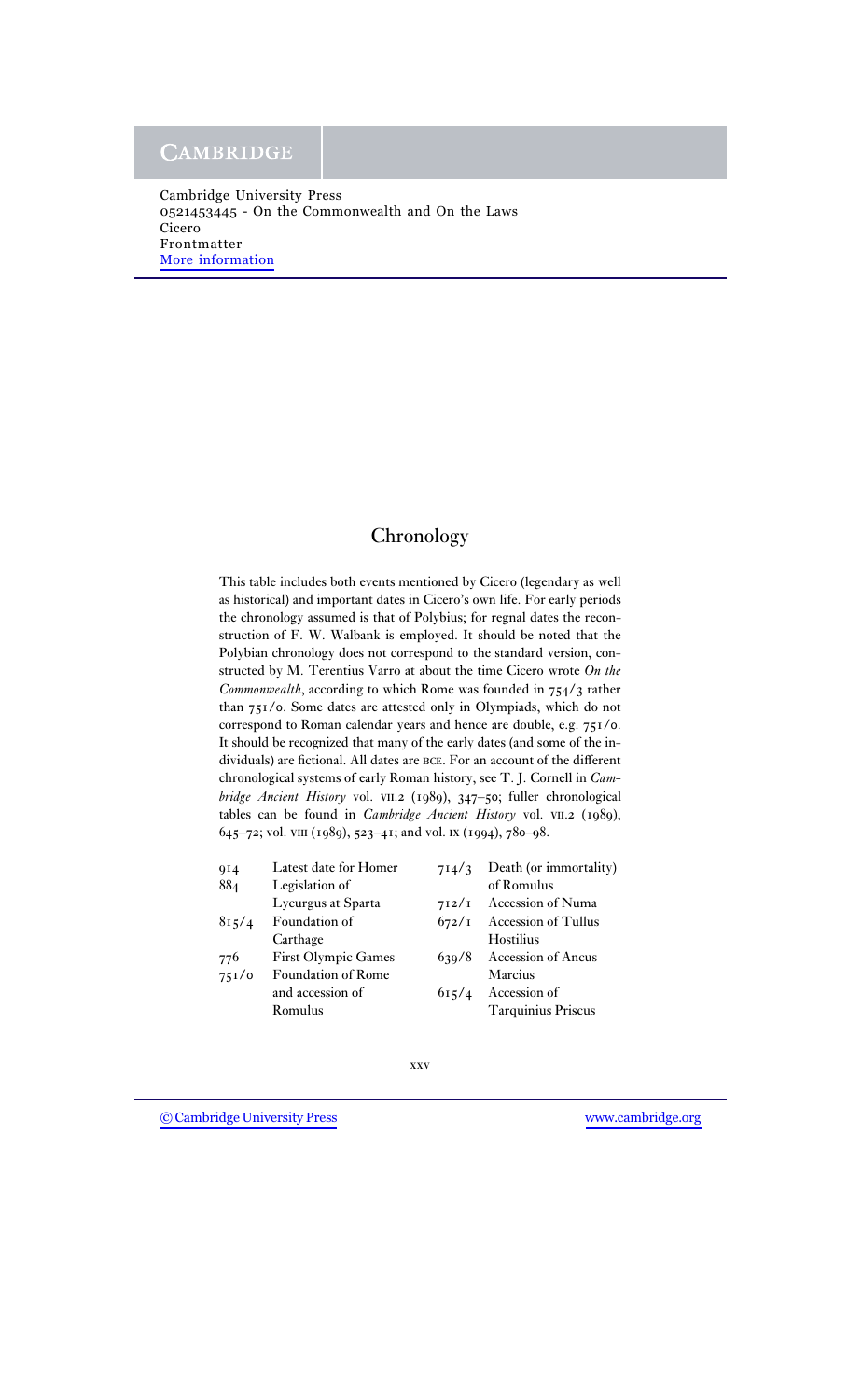#### Cambridge University Press 0521453445 - On the Commonwealth and On the Laws Cicero Frontmatter [More information](http://www.cambridge.org/0521453445)

| Chronology |                                           |                |                                           |
|------------|-------------------------------------------|----------------|-------------------------------------------|
| 577/6      | Assumption of power<br>by Servius Tullius | 430            | Law of Iulius and<br>Papirius on fines    |
| 6.556      | Death of Stesichorus<br>and birth of      | 391            | Exile of Camillus for<br>misappropriating |
|            | Simonides (Ol. 55)                        |                | plunder from Veii                         |
| 532/1      | Assumption of power                       | 387/6          | Gallic Sack of Rome;                      |
|            | by Tarquinius                             |                | defeat of Gauls by                        |
|            | Superbus                                  |                | Camillus                                  |
| 529/8      | Arrival of Pythagoras                     | 304            | Aedileship of Gnaeus                      |
|            | in Italy                                  |                | Flavius; first                            |
| 508/7      | Expulsion of                              |                | publication of the                        |
|            | Tarquinius;                               |                | legal calendar                            |
|            | foundation of                             | $280 - 275$    | War with Pyrrhus                          |
|            | Republic                                  | $264 - 241$    | <b>First Punic War</b>                    |
| 498?       | First dictatorship (of                    | $218 - 202$    | Second Punic War                          |
|            | Titus Larcius)                            | 212            | Marcellus' capture of                     |
| 486        | Consulate (and                            |                | Syracuse; death of                        |
|            | attempted coup) of                        |                | Archimedes                                |
|            | Spurius Cassius;                          | <sup>168</sup> | Defeat of Perseus of                      |
|            | executed the                              |                | Macedon by Lucius                         |
|            | following year                            |                | Aemilius Paullus at                       |
| 454        | Law of Aternius and                       |                | Pydna                                     |
|            | Tarpeius on fines and                     | 155            | Carneades in Rome                         |
|            | sureties                                  |                | (Philosophers'                            |
| 451–449    | Decemvirate; writing                      |                | Embassy)                                  |
|            | of Twelve Tables                          | $149 - 146$    | Third Punic War                           |
| 449        | <b>Consulate of Lucius</b>                | 149            | Scipio Aemilianus                         |
|            | Valerius Potitus and                      |                | military tribune in                       |
|            | Marcus Horatius                           |                | Third Punic War;                          |
|            | Barbatus; restoration                     |                | consulate of Manilius                     |
|            | of Republic                               | 147            | First consulate of                        |
| 445        | Canuleian plebiscite                      |                | Scipio Aemilianus                         |
|            | on intermarriage                          | 146            | Sack of Carthage and                      |
|            | between patricians                        |                | of Corinth                                |
|            | and plebeians                             | $140 - 139$    | Scipio Aemilianus'                        |
| 439        | Spurius Maelius                           |                | eastern embassy                           |
|            | killed by Gaius                           | 136            | <b>Consulate of Furius</b>                |
|            | Servilius Ahala for                       |                | Philus; inquiry into                      |
|            | aiming at monarchy                        |                | Mancinus' treaty                          |

xxvi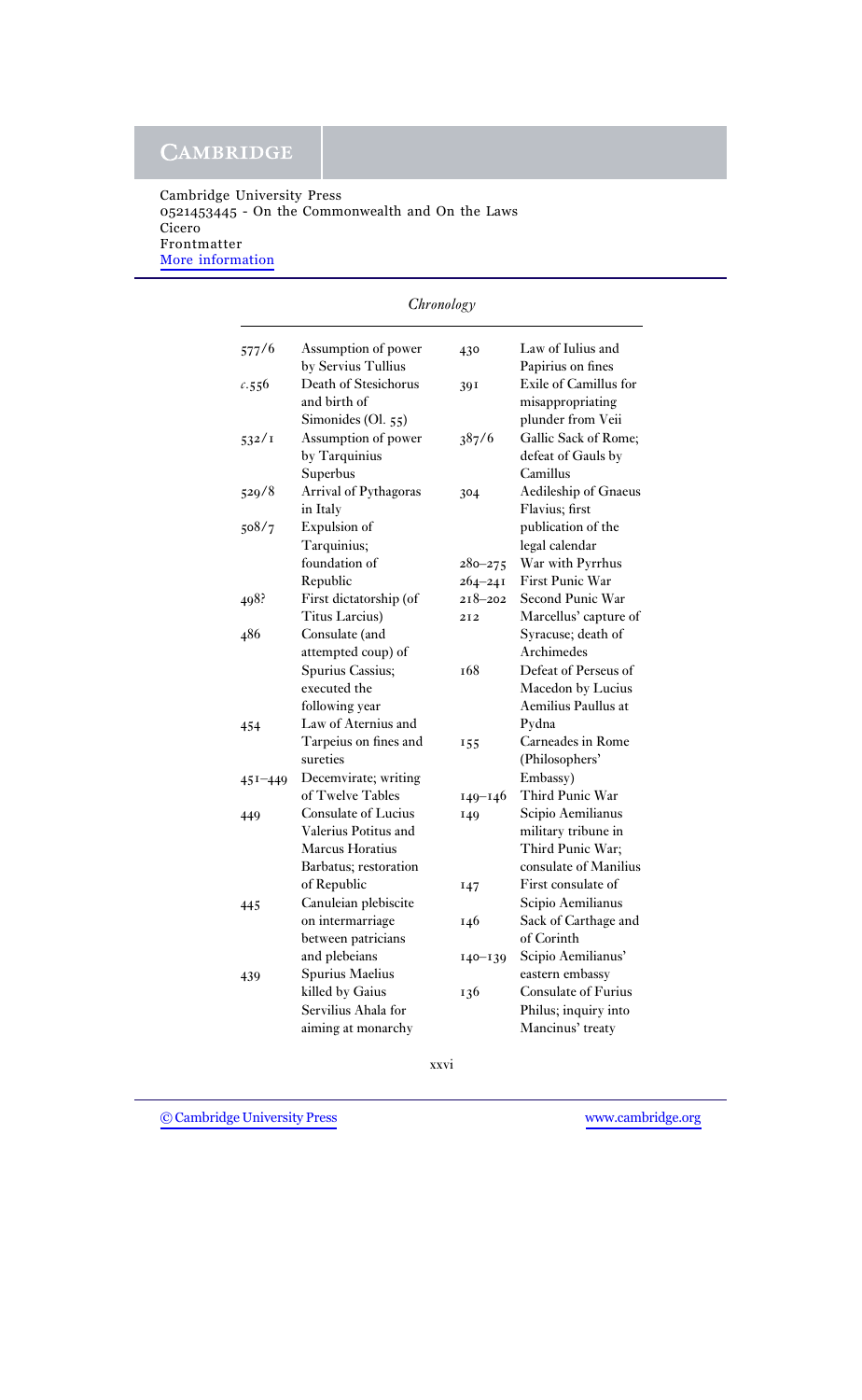#### Cambridge University Press 0521453445 - On the Commonwealth and On the Laws Cicero Frontmatter [More information](http://www.cambridge.org/0521453445)

|             |                            | Chronology |                             |
|-------------|----------------------------|------------|-----------------------------|
| 134         | Second consulate of        |            | of Sulla; Cicero's          |
|             | Scipio Aemilianus          |            | travels to Greece and       |
| 133         | Sack of Numantia           |            | Rhodes for study            |
|             | Tribunate and death        | $75 - 74$  | Cicero quaestor in          |
|             | of Tiberius Gracchus       |            | Sicily                      |
| 120         | Dramatic date of $On$      | 70         | First consulate of          |
|             | the Commonwealth           |            | Pompey and Crassus;         |
|             | Death of Scipio            |            | restoration of full         |
| $123 - 122$ | <b>Tribunate of Gaius</b>  |            | powers of tribunate         |
|             | Gracchus                   | 69         | Cicero aedile               |
| <b>I2I</b>  | Death of Gaius             | 66         | Cicero praetor              |
|             | Gracchus                   | 63         | Cicero consul;              |
| 100         | <b>Exile of Lucius</b>     |            | conspiracy of               |
|             | Opimius for bribery        |            | Catiline and                |
|             | in Jugurthine War          |            | execution of                |
| 106         | <b>Birth of Cicero</b>     |            | conspirators                |
| 100         | Tribunate and              | 60         | Formation of                |
|             | murder of Appuleius;       |            | so-called First             |
|             | exile of Metellus          |            | Triumvirate                 |
|             | Numidicus for              |            | (Pompey, Crassus,           |
|             | refusing to swear an       |            | Caesar)                     |
|             | oath to support            | 59         | First consulate of          |
|             | Appuleius' agrarian        |            | Caesar; transfer of         |
|             | law                        |            | Publius Clodius to          |
| 99          | <b>Tribunate of Titius</b> |            | plebs                       |
| $91 - 89$   | Murder of Livius           | 58         | <b>Tribunate of Publius</b> |
|             | Drusus, followed by        |            | Clodius; Cicero sent        |
|             | Social War                 |            | into exile in March         |
| 88          | Sulla's march on           | 57         | Cicero returns from         |
|             | Rome and departure         |            | exile in September          |
|             | to fight Mithridates;      | 56         | <b>Renewal of First</b>     |
|             | flight of Marius           |            | Triumvirate; Cicero         |
| 87          | Marius' march on           |            | warned not to oppose        |
|             | Rome                       |            | them                        |
| 86          | Death of Marius            | 55         | Cicero writes On the        |
| $83 - 81$   | Sulla's return; his        |            | Orator                      |
|             | dictatorship (82-81)       | $54 - 51$  | Cicero composes On          |
|             | and proscriptions          |            | the Commonwealth            |
| $79 - 78$   | Retirement and death       |            | and <i>On the Laws</i>      |

xxvii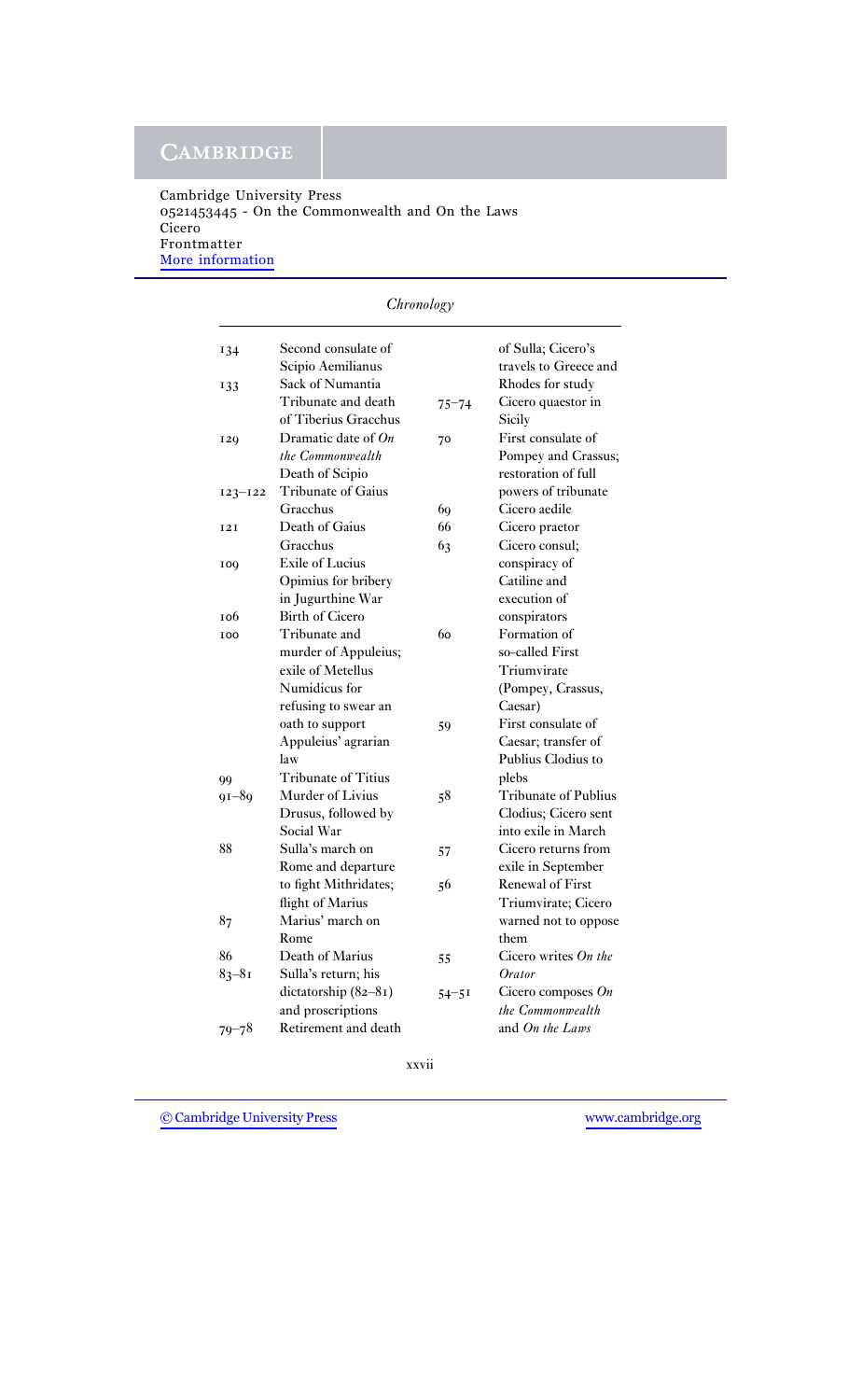| 52 | Murder of Clodius by       |    | 46-44 Cicero composes the |
|----|----------------------------|----|---------------------------|
|    | Milo; sole consulate of    |    | bulk of his rhetorical    |
|    | Pompey                     |    | and philosophical works   |
|    | $51-50$ Cicero governor of |    | <i>(Brutus, Orator;</i>   |
|    | Cilicia (31 July – 30      |    | Consolation [lost],       |
|    | June); return to Italy 24  |    | <i>Hortensius</i> [lost], |
|    | November 50                |    | Academica, On the         |
| 49 | Outbreak of civil war      |    | Supreme Good and Evil,    |
|    | between Caesar and         |    | Tusculan Disputations,    |
|    | Pompey                     |    | On the Nature of the      |
| 48 | Defeat of Pompey at        |    | Gods, On Divination, On   |
|    | Pharsalus; Cicero          |    | Fate, On Old Age, On      |
|    | returns from Epirus to     |    | Friendship)               |
|    | <b>Brundisium</b>          | 44 | Assassination of Caesar   |
| 47 | Cicero permitted by        |    | on 15 March; Cicero       |
|    | Caesar to return to        |    | delivers first Philippic  |
|    | Rome in July               |    | against Antony in         |
| 46 | Defeat of Republicans      |    | September and             |
|    | by Caesar at Thapsus       |    | composes On Duties        |
|    | (N. Africa); suicide of    | 43 | Formation of Second       |
|    | Cato                       |    | Triumvirate (Antony,      |
|    |                            |    | Octavian, Lepidus) in     |
|    |                            |    | November; assassination   |

of Cicero on December

xxviii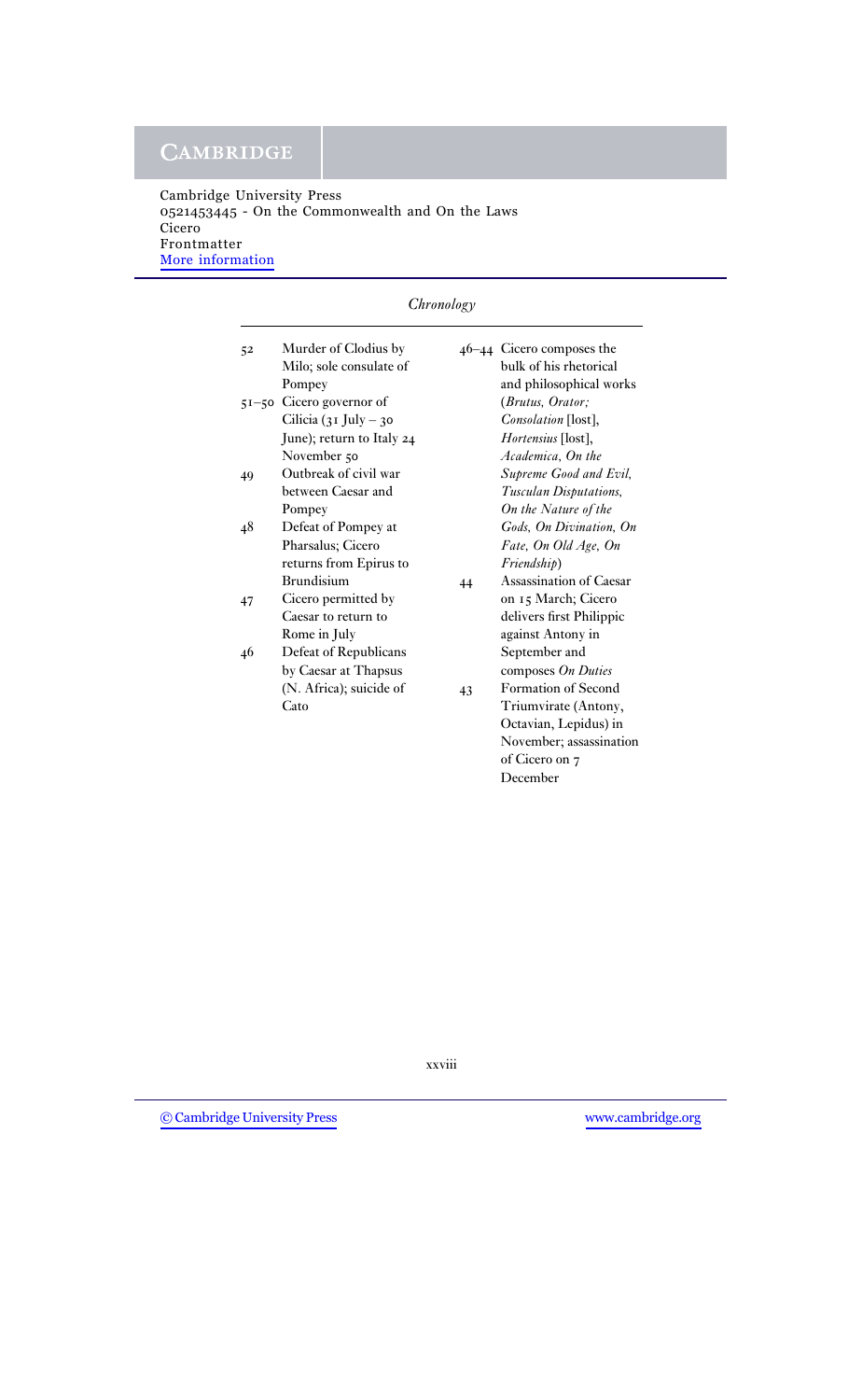Cambridge University Press 0521453445 - On the Commonwealth and On the Laws Cicero Frontmatter [More information](http://www.cambridge.org/0521453445)

## Bibliography

#### Ancient works

#### *Cicero's works*

The Loeb Classical Library includes almost all Cicero's surviving works (in many volumes, with facing Latin and English texts); there are more recent (and better-annotated) translations of many of them. Of those most relevant to *On the Commonwealth* and *On the Laws*, the speeches delivered shortly after Cicero's return from exile may be found in *Cicero: Back from Exile*, translated by D. R. Shackleton Bailey (Atlanta, 1991); the most important of these is *On Behalf of Sestius* delivered in 56. The same translator's version of the *Philippics* (Chapel Hill, 1991) is also excellent. Of Cicero's philosophical and rhetorical works, those most relevant to *On the Commonwealth* and *On the Laws* include *On the Orator, On the Ultimate Good and Evil, Tusculan Disputations, On the Nature of the Gods, On Divination, On Friendship*, and *On Duties*. There is a Penguin translation of *On the Nature of the Gods* by Horace McGregor and two collections of relevant selections from a number of works in *On the Good Life* and *On Government* (translated by Michael Grant; both Penguin). The Aris and Phillips series contains annotated translations (with facing Latin) of *On Friendship* and the *Dream of Scipio* by J. G. F. Powell, of *Tusculan Disputations* Book I and Books 2 and 5 by A. E. Douglas, and of *On Stoic Good and Evil (De finibus bonorum et malorum Book 3 and Paradoxa Stoicorum*) by M. R. Wright. *On Duties*, translated by M. T. Griffin and E. M. Atkins, is published in this series. The complete translation of Cicero's correspondence by D. R. Shackleton Bailey (*Letters to Atticus* and *Letters to His Friends*) has been allowed to go out of